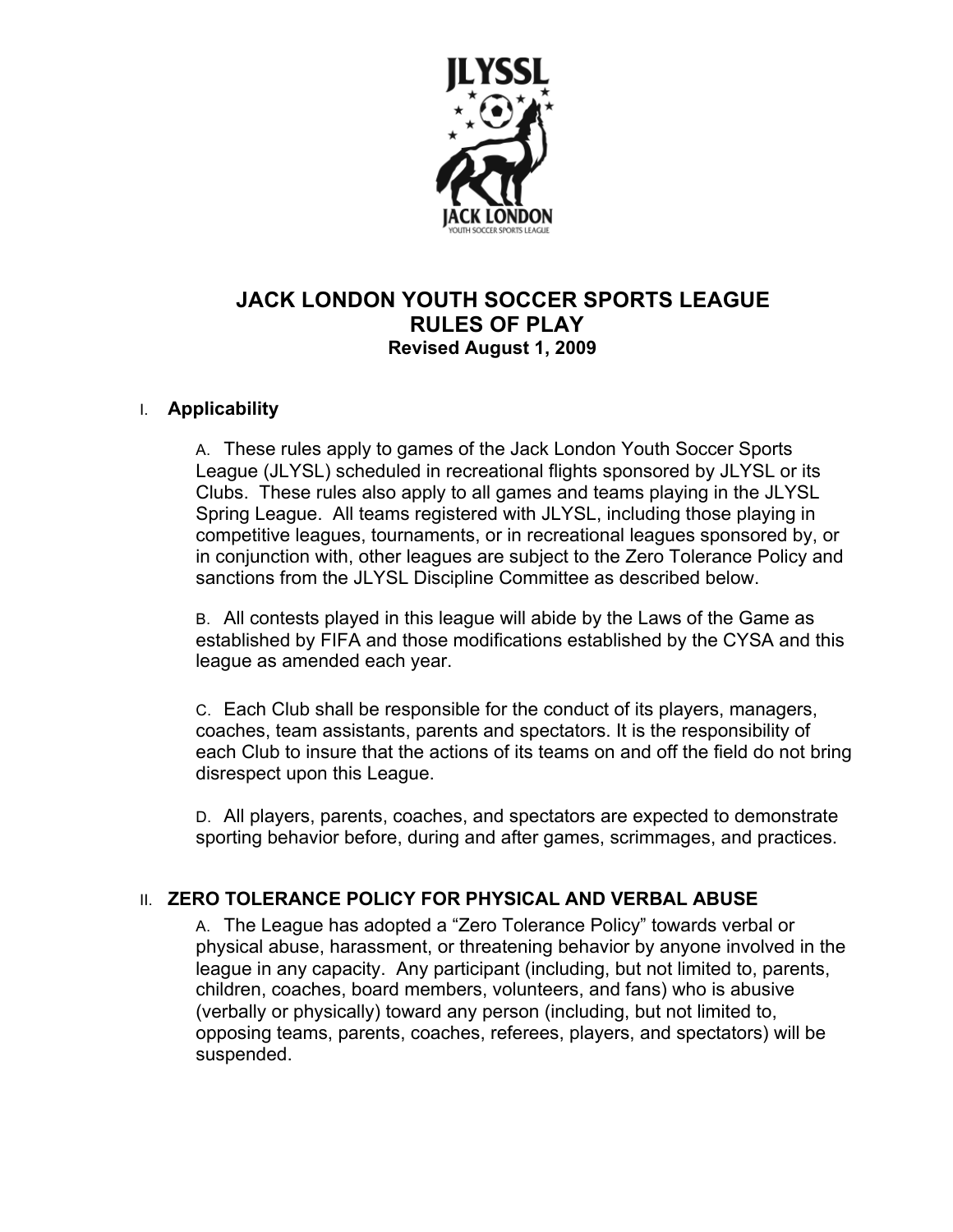B. Sanctions

1. **First Offense** - Two (2) week suspension, minimum. In the event of severe physical abuse, this may be stepped over for a more severe penalty listed below. Suspension prohibits attendance at matches and sponsored functions including practices. Suspended parents may drop off and pick up children for matches and practices.

2. **Second Offense** - Suspension for the remainder of the season, minimum. Sanctions may be enforced into the following season depending on the number of games remaining in the season and the severity of the offense.

3. **Third Offense** – Lifetime suspension. JLYSL reserves the right to impose a lifetime suspension after the first or second offense depending on the severity of the abuse.

## **III. PARENTS AGREEMENT**

A. All parents must sign a Parent's Agreement recognizing the JLYSL Zero Tolerance Policy and the Parent's Pledge.

B. Parent's Pledge

As a parent of a Jack London Youth Soccer Sports League player, I agree to:

1. Support my players, their teammates, and their coach's efforts.

2. Get my player(s) to matches, practices, and training sessions on time with water, shin guards, and appropriate attire.

3. Respect the opponent players, coaches, fans, and game officials.

4. Cheer encouragement to my player and teammates, but NOT instructions.

5. Avoid confrontation with and yelling at game officials, coaches, and opposing team parents and players. I agree to refrain from any unsporting behavior towards players, coaches, and game officials, before, during and following matches

6. Abide by and be bound by JLYSL's Zero Tolerance Policy for Physical and Verbal Abuse as interpreted by the JLYSL Discipline Committee.

#### IV. **COACHING AND SIDELINE BEHAVIOR**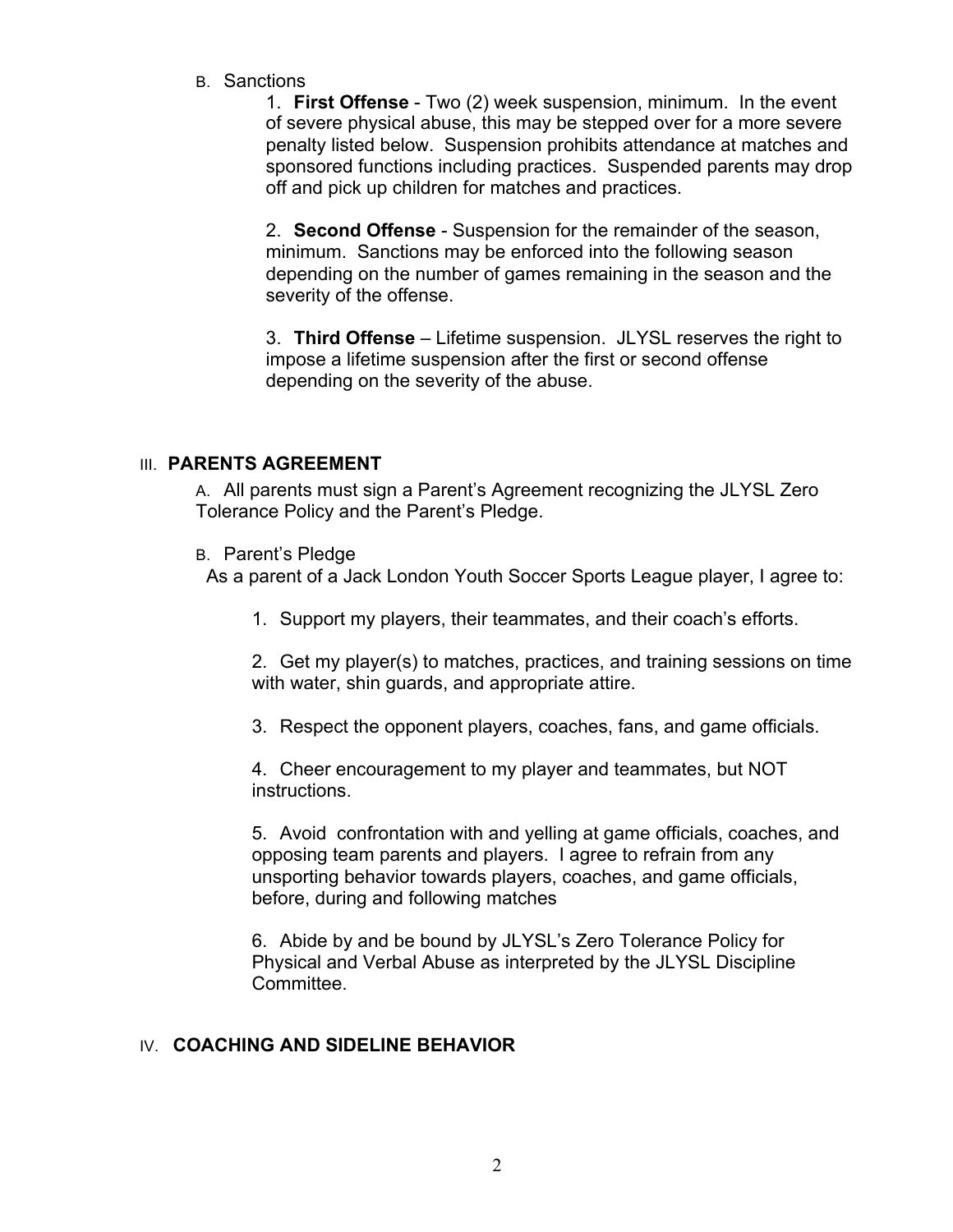A. The primary rule of sideline behavior is that coaches, players, and spectators may not make adverse comments toward or about their opponents and their play, or toward or about the referees and their decisions.

B. For each team, an adult with a team official's pass that is valid for the team playing shall be present and responsible for his/her team during the entire match, and he/she shall sign the match card.

C. All coaches must sign a Coaches Agreement recognizing the JLYSL Zero Tolerance Policy and the Coaches Pledge.

D. Coaches Pledge

As a coach of Jack London Youth Soccer Sports League I pledge to:

1. Make the heath and safety of all participants my number one responsibility. I will never place the value of winning over the safety and welfare of the players.

2. Support and display a positive attitude toward all players, coaches and parents at all times.

3. Respect the opponent's players, coaches, and fans, and the game officials at all times.

4. Be a positive role model and set the standard for sportsmanship.

E. Coaches are responsible for the actions of all spectators on their touch line. Spectators will not incite disruptive behavior and will not make profane or derogatory remarks or gestures against anyone, including dissent arising from the referees' decisions. Either the coach or the referee may require offending spectators to leave the vicinity of the field.

F. Coaches are responsible for the actions for all of the rostered players on their touch line. Players will not make profane or derogatory remarks or gestures, dissent from the referee's decision, or incite disruptive behavior.

G. Coaches and other team officials are responsible for maintaining order on the team bench and among accompanying spectators during matches. Coaches, substitutes, parents, and spectators may not enter the field without obtaining permission from the center referee. Should a substitute player, member of the coaching staff, or a spectator unlawfully enter the field of play, the referee may stop all play.

H. Should an incident escalate beyond the coaches' control and result in match termination, the entire team or teams, including all registered players and all members of the coaching staff become subject to discipline by the Disciplinary Committee. Discipline may include suspension of all registered players and all members of the coaching staff for the remainder of the season. A more severe penalty may be assessed against specific individuals if their actions so warrant.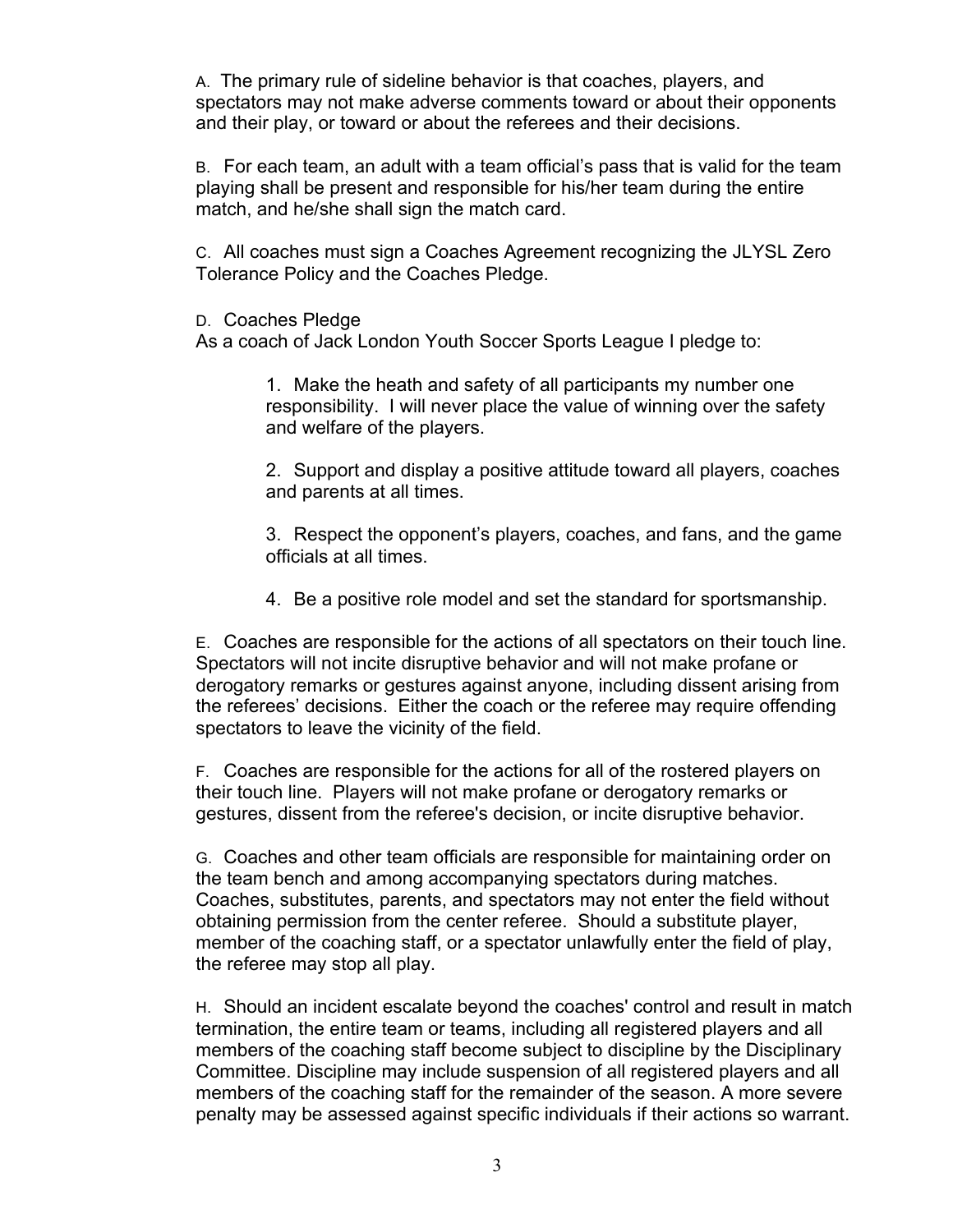I. To prevent and contain outbreaks of physical conflict between players, the following guidance shall apply.

> 1. At U14 and above, the coach must select captains who are leaders, and who understand that their role is to intervene and restrain their teammate if one of them gets involved in a physical conflict.

2. If the captains cannot restrain their players, the coach(es) of the player(s) involved should immediately request permission to enter the field to restrain their own players. The referee should normally grant this request.

3. If a player's coach is not able or willing to intervene, as a last resort, but only to prevent immediate injury, the opposing coach may act to restrain any player immediately threatening or causing injury. In these circumstances, the coach bears the burden to justify his/her actions to the Disciplinary Committee.

J. Coaching from the sidelines, i.e. giving direction to one's team on points of strategy and position, is permitted provided that:

- 1. The coach remains in the technical area
- 2. No physical or mechanical devices are used
- 3. The tone of voice is informative and not abusive.
- 4. No team official, substitute or player is to use profanity.

5. No team official, substitute or player is to incite disruptive behavior of any kind.

K. The technical area will be within 10 yards of the halfway line and at least two yards from the touchline. Wherever possible, the bench areas will be on opposite sides of the field.The home team shall have the choice of sides. When teams are on opposite sides of the field, all their supporters and parents must be on the same side as their team. No supporters or parents are allowed behind either goal line.

L. When, in the opinion of the referee, field conditions require that teams to be on the same side of the field, the two technical areas will extend 20 yards in opposite directions from the center-line. In this case, all the parents and supporters must be on the same half of the sideline as their team.

M. At fields where space allows it, a spectator line will be marked parallel to the touchline along the entire length of the field, two yards back from the touchline. All spectators and substitutes are to remain behind the spectator line while the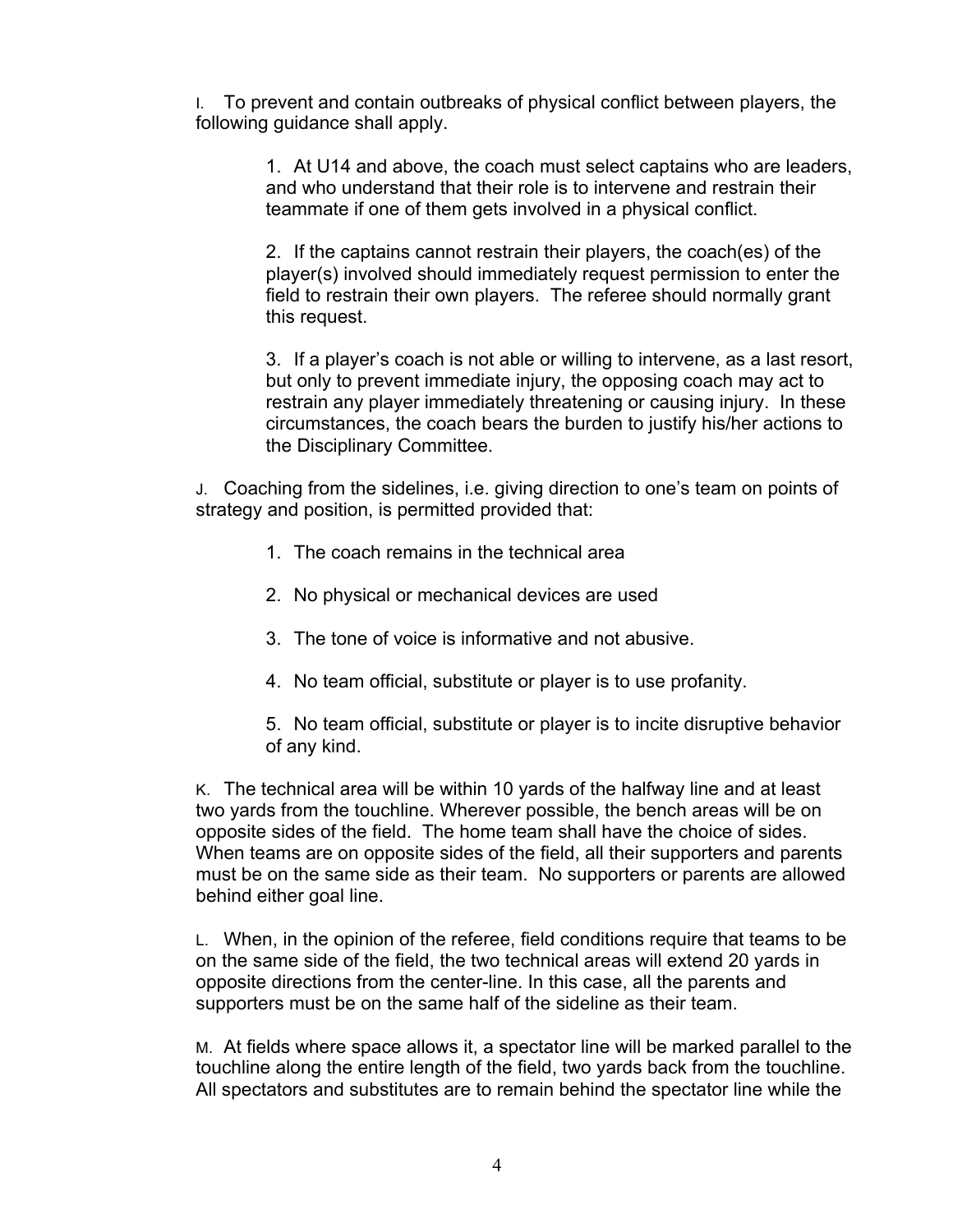match is in progress. The line may be marked in a color other than white (e.g., orange). Spectators and non-players may not be behind the goal line.

N. At stadiums such as O'Dowd, Witter, Alameda College, and Merritt College, only team officials with valid coach's passes are allowed on the team's bench or on the sideline. All supporters, spectators, or parents must be seated in the stands.

O. Team officials, substitutes or players who fail to comply with the provisions of this section may be cautioned or dismissed from the match.

P. Any coach who is dismissed from the game by the referee will remove himself or herself from the sidelines area immediately and must remove him or herself from the field and parking area immediately thereafter. He/She will be suspended from attending or coaching the next scheduled game and can be suspended for longer if so determined by an inquiry of the JLYSL disciplinary committee.

Q. If a spectator or spectators fail to respond to a team official's request to cease and desist from irresponsible behavior, the referee is empowered to terminate the match and/or remove the parents if the coach is unable or unwilling to control the sideline spectators. In a case of terminating the match, the JLYSL Disciplinary Committee will decide the disposition of the match and the disciplinary actions.

#### V. **SPORTSMANSHIP RULE**

Before resuming play after one team attains a four-goal advantage, the referee will advise both coaches of the invocation of this rule and request the wining team to remove one player from play.

A. If the winning team scores more goals, an additional player will be removed for each additional goal before resuming play. At no time is an Under-12 or older team required to play with less than seven players including the goalkeeper. Under-10 teams are not required to play with less than five players. This rule will not be applied to Under-8 matches, although the League expects that coaches will make adjustments in accordance with the spirit and intent of this rule.

B. If goals are scored by the losing team after the invocation of this rule, the winning team may increase the number of players on the field at the same rate as they were removed: one player for each goal.

C. The selection of the player to be removed from the field under this rule will be made by the coach of the winning team. It is expected that the strongest and best players will be removed first.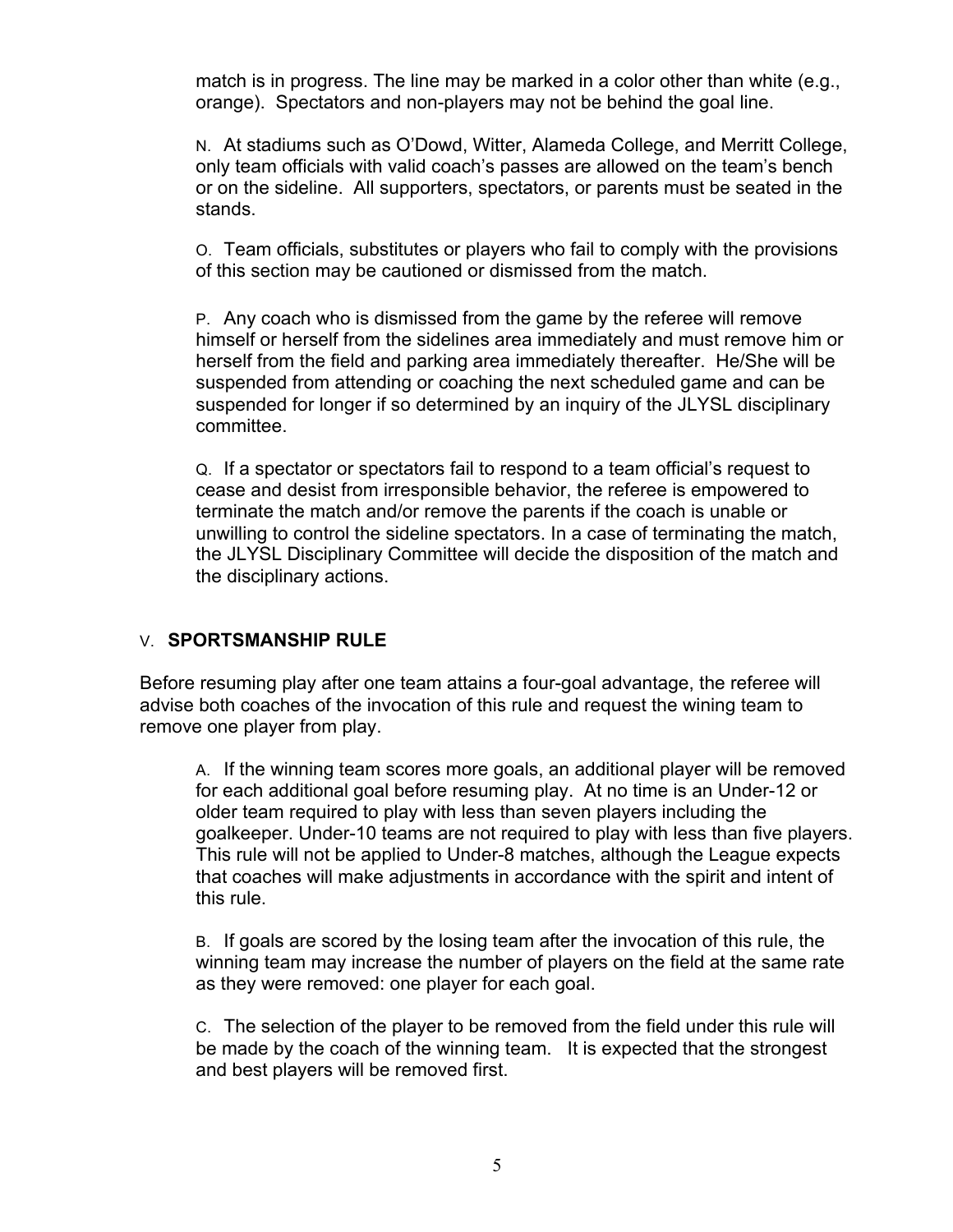D. In the spirit of this rule, a winning coach should also consider making other adjustments, such as sitting stronger players or changing tactics, if the game continues to remain one sided.

E. If one team plays with at least the minimum required players, but less then allowed, (playing short), then the other team will not be required to play short, but should, in the spirit of good sportsmanship, adjust player strength, or tactics, if it is evident that the game is one-sided.

F. The failure or refusal of any coach to abide by this rule will be grounds for possible disciplinary action including, for example, the loss of points that would otherwise be awarded for a win or the suspension of the offending coach.

#### VI. **TEAMS AND DIVISIONS OF PLAY**

A. The Under-8 age group will by sponsored by the individual clubs. Several clubs may join together to sponsor a joint Under-8 division. Clubs may also subdivide the Under-8 age group into multiple divisions. No league championship may be awarded, and team standings will not be kept.

B. Under-10 and older age groups will be divided into two divisions, Division III and Division IV.

> 1. Division III teams are upper level, advanced or development level teams formed by competitive evaluation. Division III teams may be formed for U10, U11,U12, U13,U14, U16 and U19 age groups with U10 including U9, U12 including U11, U14 including U13, U16 including U15 and U19 including U17 and U18. Age groups for Division III teams shall be determined as a function of the age of the oldest player on the team. Age pure Division III flights are possible. It is intended that Division III teams will provide a level of play between house league and select, competitive (Division 1) teams. During the fall season, Division III teams will typically play in the District 4 Competitive Playing League.

> 2. Division IV teams are composed of house recreational players who are not associated with Division I or III teams. Age groups for Division IV teams shall be determined as a function of the age of the oldest player on the team.

3. The recommended formation and selection process for these divisions is given in Appendix A "Team Selection/Equalization Process."

4. Division III teams may be placed in higher flights within the League divisions, or play at the District level, at the discretion of the Match Secretary. During the Fall season, the Under-16 and Under-19 age groups in Division IV will play either in the JLYSL, in the District 4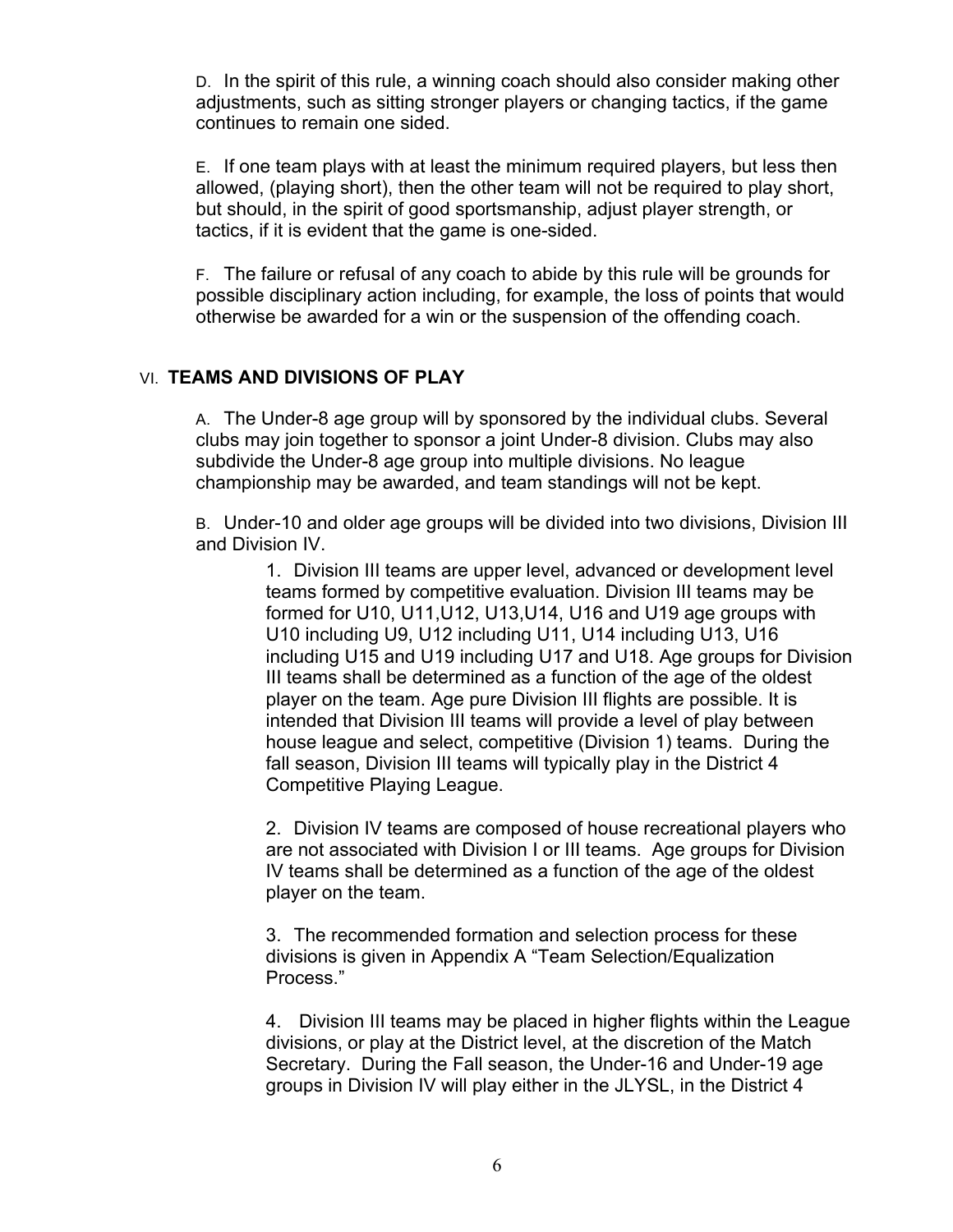Competitive Playing League, or in divisions sponsored by, or in conjunction with, other leagues.

C. The JLYSL Match Secretary will make the final determination of age group flights, seeding of individual teams within those flights and any adjustments deemed necessary during the course of the season. An adjustment of the flights within the age groups will be made after 2 to 4 weeks of play to encourage equality of competition and overall season records. Emergency adjustments may be made at any time.

D. The Age Group Match Secretaries will place the teams of a given age group into flights in order to provide balanced and competitive play. In addition to information gathered from the Club registrars, age group coordinators and coaches, the Age Group Match Secretary's will use the previous season's standings and the number of returning players to determine the appropriate placement of teams.

E. Invitation to any district-affiliated invitational tournaments will be extended to the teams that, in the opinion of the Match Secretary, will best represent the JLYSL in such competition. The Match Secretary shall consider the total points accumulated by the teams at the time the Match Secretary must make a decision.

#### VII. **MEDICAL RELEASES and TEAM ROSTERS**

A. The coach must have a SIGNED MEDICAL RELEASE, conforming to the requirements of the State organization (CYSA-N), for all players at all games, scrimmages and practices. Otherwise, no game, scrimmage, or practice can take place.

B. Teams must have available a valid team roster stamped by the League Registrar, completed with all required add and drop forms attached. In case of protests, this roster must be made available to the requesting official. For tournaments, the team roster must be available at the tournament site in case a dispute arises.

C. For the Fall season, team rosters will be limited to the following sizes: Under 10 teams – 13 Players Under 12 teams -- 15 players Under 14 teams – 16 players Under 16 and 19 teams – 18 players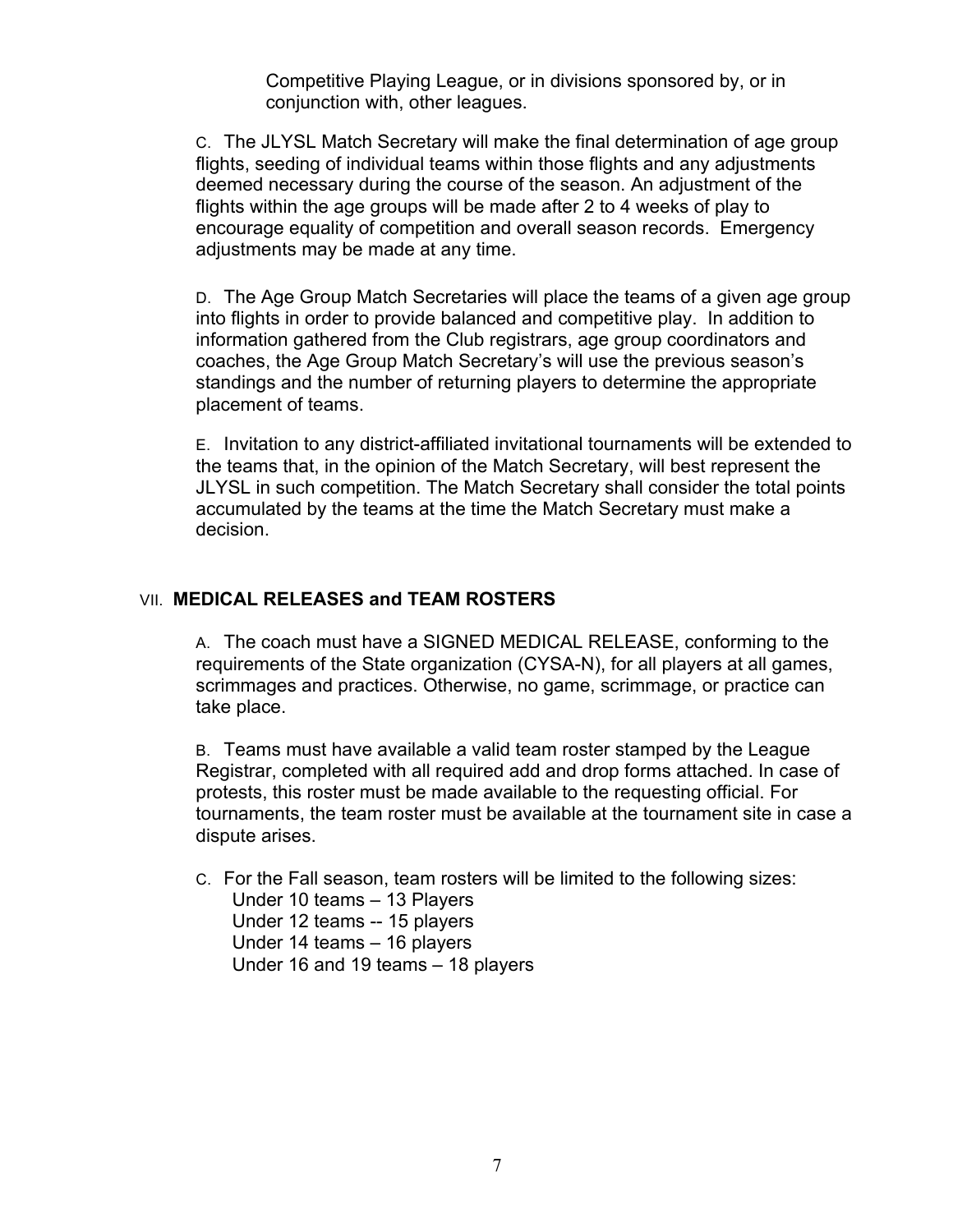#### VIII. **SPECIAL RULES**

A. For all youth soccer age groups, charging the goalkeeper will not be permitted at any time when in the penalty area, whether the goalkeeper has possession of the ball or not. Charging the goalkeeper consists of intentional or avoidable contact with the goalkeeper by an opposing player

B. An opposing player shall not attempt to play the ball while the goalkeeper has possession of the ball. Possession shall be defined as the keeper having hand contact with the ball.

C. It is required that every player present plays at least 50% of that match.

D. For matches between Under-10 teams, the following modifications to the FIFA Laws of the Game will apply:

1. The ball will be size 4.

2. The number of players on the field for a team will be eight, one of whom shall be the goalkeeper.

3. Throw-ins will conform to the Laws of the Game with one re-throw allowed after an explanation if the first is illegal.

4. Opponent must be at least 8 yards from the ball prior to kick-offs, corner kicks and free-kicks.

5. The following are the same for Under-10's as for the older ages:

a) The offside rule will be enforced.

b) Slide tackles are allowed if executed properly (Not from behind, not making contact with the player before contacting the ball.)

- c) Direct free kicks and penalty kicks are allowed.
- d) Substitution procedures are as described in Section XV.

E. For matches between Under-8 teams, the modifications to the rules of play listed in Appendix B will apply if no written rules have been developed by the Club sponsoring the match.

#### IX. **LEAGUE PLAY**

The League will schedule two seasons for most age groups. Teams may, but are not required to, play in both seasons.

A. Fall Season

1. Standings will be kept for the Fall Season and trophies awarded to the first and second place winners of all flights.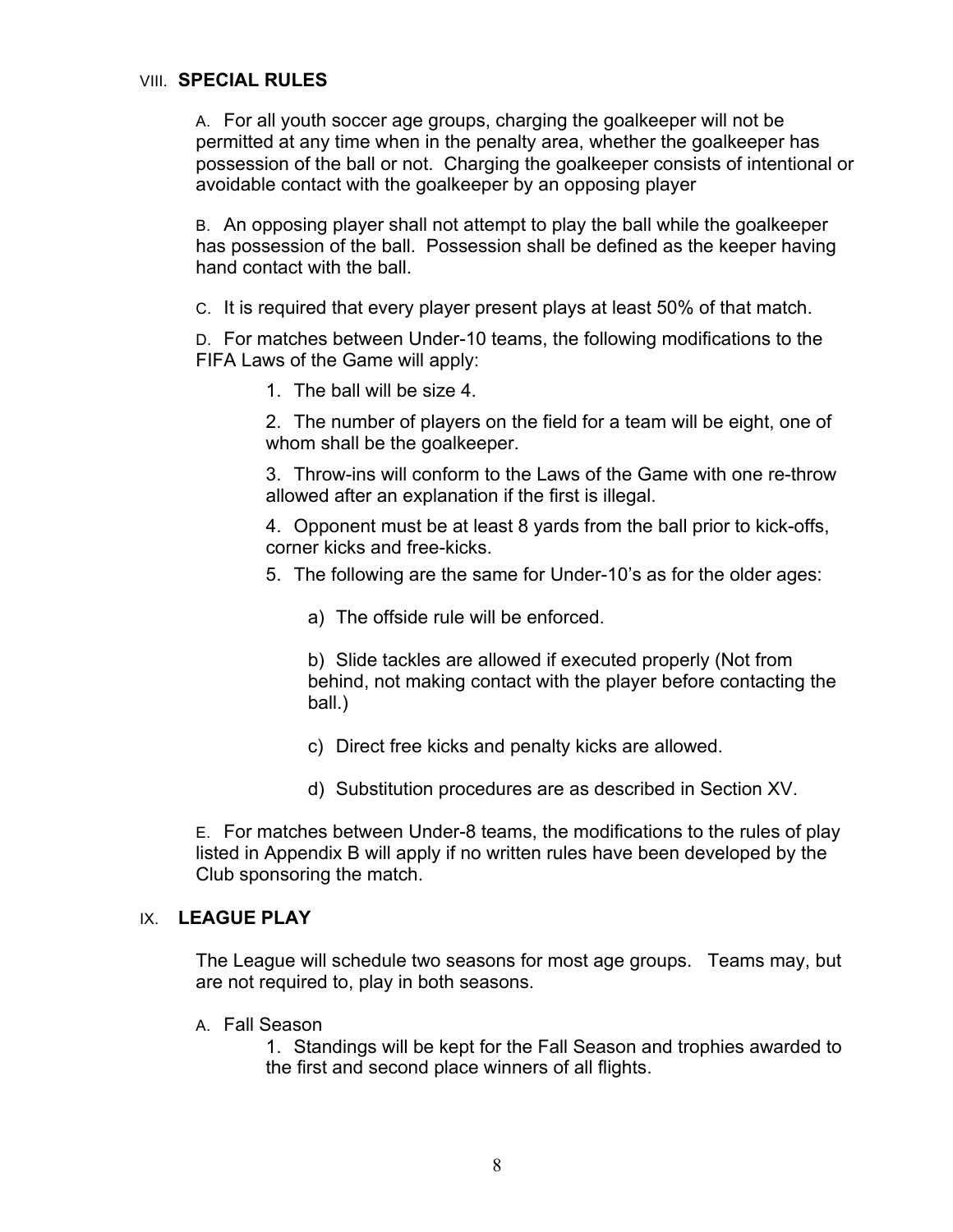2. The Fall season will begin in late August or early September and continue through the middle of November.

B. Spring Season

1. The Spring Season will be more informal. No standings will be kept and no trophies awarded.

2. The Spring season will begin in late March or early April and continue through late May or early June.

C. The length of games for each age group shall be as follows:

| Age<br>$U-19$ | Game Length<br>Two 45 minute periods | Game Interval<br>110 minutes | <b>Ball Size</b><br>Size 5 |
|---------------|--------------------------------------|------------------------------|----------------------------|
| $U-16$        | Two 40 minute periods                | 100 minutes                  | Size 5                     |
| $U-14$        | Two 35 minute periods                | 90 minutes                   | Size 5                     |
| $U-12$        | Two 30 minute periods                | 80 minutes                   | Size 4                     |
| $U-10$        | Two 25 minute periods                | 70 minutes                   | Size 4                     |
| U-8           | Two 20 minute periods                | 60 minutes                   | Size 3                     |

D. The half-time interval shall be 5 minutes

E. All matches that are tied at the end of regulation time shall stand as ties, and no extra time periods will be played.

F. All games must finish before the next game is scheduled to begin and should consist of two equal halves. This applies even if the game has started late.

G. It shall be the responsibility of both teams to have a game ball. The referee shall select the ball from the home team as the match ball unless it is not up to standards.

H. Flight winners shall be determined on the following basis: Standings will be based on common schedules. Only those games played against teams in the division the team was in at the end of the season will be considered. Three (3) points will be awarded for a win, one (1) point for a tie, and zero (0) points for a loss. The team with the highest percentage of possible points earned is the winner. The results of all head to head competition (including the flighting games at the start of the season) will be used to break ties. If, after considering these results, the teams are still tied, they will be deemed co-winners. Goal differential will not be used to break ties.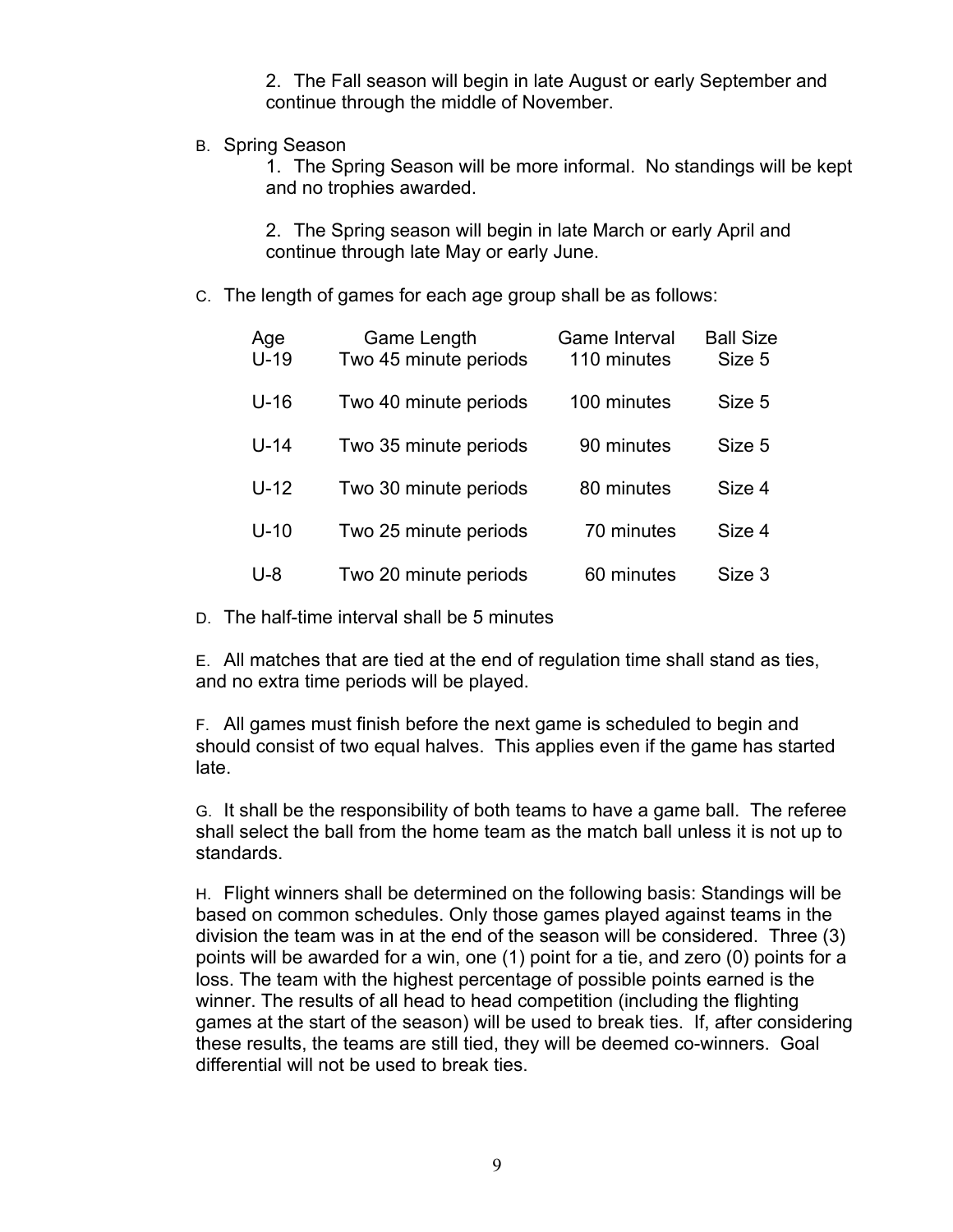I. In the case of a tie for first or second place awards will be provided as follows:

> 1. When teams are tied for first place, they will all receive first place awards and no awards will be awarded for second place

2. When teams are tied for second place, they will all receive second place awards

J. Except as provided in Rule XIV.E., the referee will abandon the match if any team does not show up with a licensed coach, with the minimum number of players, with the player passes and team roster, with the signed Medical Release Forms, or otherwise delays the start by more than 5 minutes after the scheduled starting time (or if the field is not available, within 5 minutes after the field becomes available). After abandoning a match, the referee should leave the location and send in the game card reporting why the game was abandoned. If the referee starts a game past its scheduled time, he must make certain that the game ends before the next scheduled game is to begin.

K. If a match has been abandoned, it is up to the Match Secretary in charge of the age group to determine the disposition of the game, i.e.: whether it should be cancelled, rescheduled, or declared a forfeit In most cases, the team that did not show up or delayed the start will forfeit the game. In the case of forfeiture, the score shall stand 0-1 against the forfeiting team.

L. Matches that are terminated during the first half may be re-played as complete matches. Matches terminated during the second half will be considered full matches, and the score at the time of the termination will be recorded as the final result.

#### X. **RAIN-OUTS/CANCELLATIONS/POSTPONEMENTS/RESCHEDULING**

A. Prior to the start of a match, the JLYSL Field Coordinators are responsible for determining whether the fields are playable or not. After the start of the match, the referee shall have sole authority as to whether the field conditions are dangerous or not, and if the match should continue.

B. In all cases, it is up to the coach requesting rescheduling to contact the opposing coach and arrange for a date and time suitable to the opposing coach before contacting the Age Group Match Secretary to ask for a field slot.

C. If the league has canceled play because of bad weather or other factors, the Age Group Match Secretary will reschedule the match only if requested by the coaches from both teams, and if fields are available.

D. Requests for postponements to permit play in tournaments sanctioned by the League should be given in writing (E-mail) to the Match Secretary at least 14 days prior to the conflicting league match. When continued play in a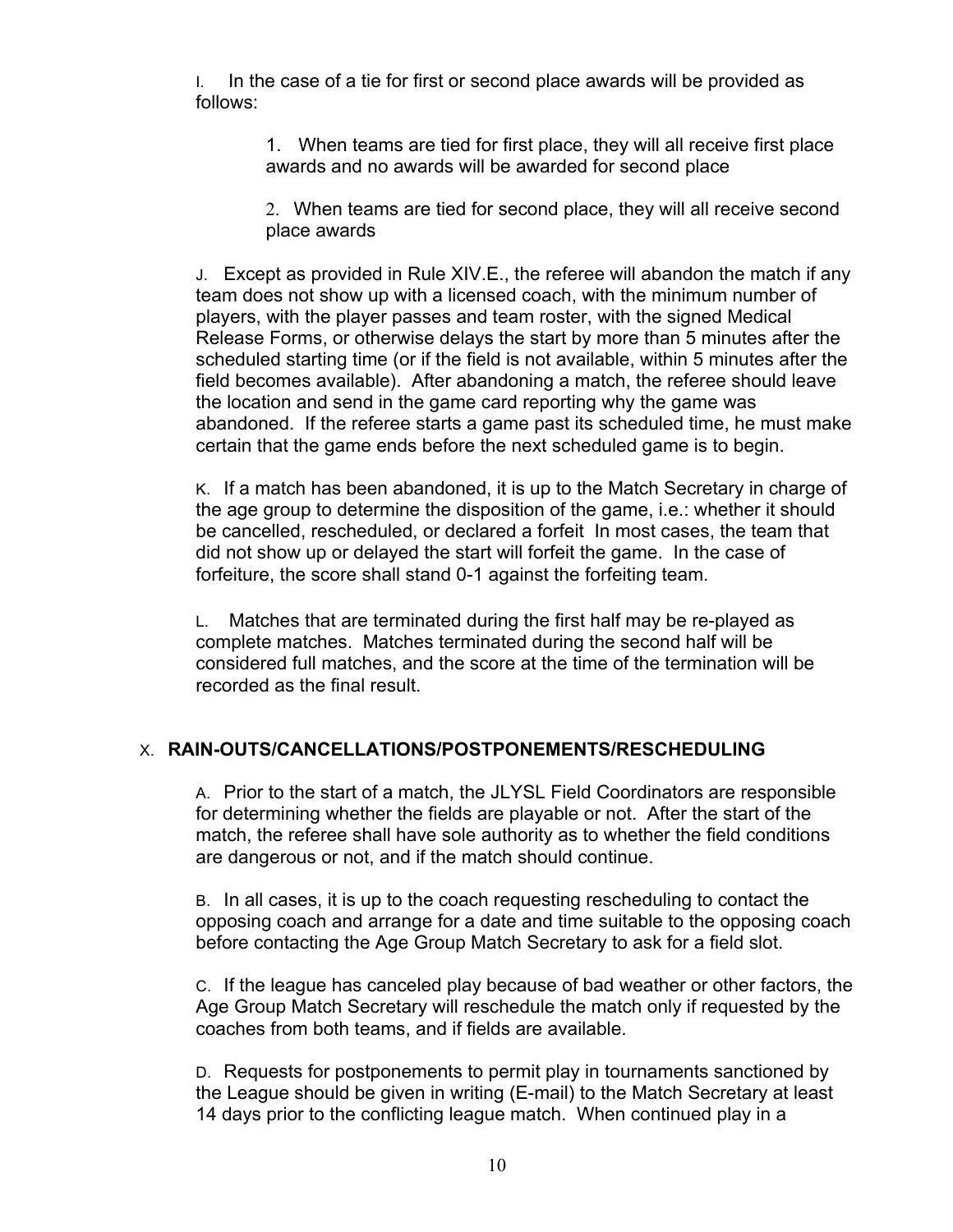tournament depends upon the results of earlier matches, such teams shall notify the Match Secretary of their status by telephone within 36 hours of such matches.

## XI. **FIELDS AND FIELD EQUIPMENT**

A. Prior to the beginning of the season, the League Field Coordinator shall assign responsibility for specific playing fields to a specific Club, team or organization. Such assignment shall be based on the proportion of teams entered into league play.

- B. Field responsibility includes:
	- 1. Providing access to the grounds and restrooms (if available);

2. Supplying goal nets and corner flags, their set up prior to commencement of the day's first match and their removal upon completion of the day's last match;

3. Ensuring that all permanent and semi-permanent movable goals are securely bolted together, stable and structurally sound;

4. Setting up any required temporary goals and anchoring them securely;

- 5. Setting up and removing the goals and nets as required;
- 6. Arranging for or marking the field as required;
- 7. Cleaning up and securing the grounds and facilities.

8. The organization responsible for the field is also responsible for determining prior to the commencement of the day's first match, whether the field is playable and available and, if not, advising the appropriate league official(s) as soon as possible. Once play is underway, the referee shall be the sole judge of whether play can continue.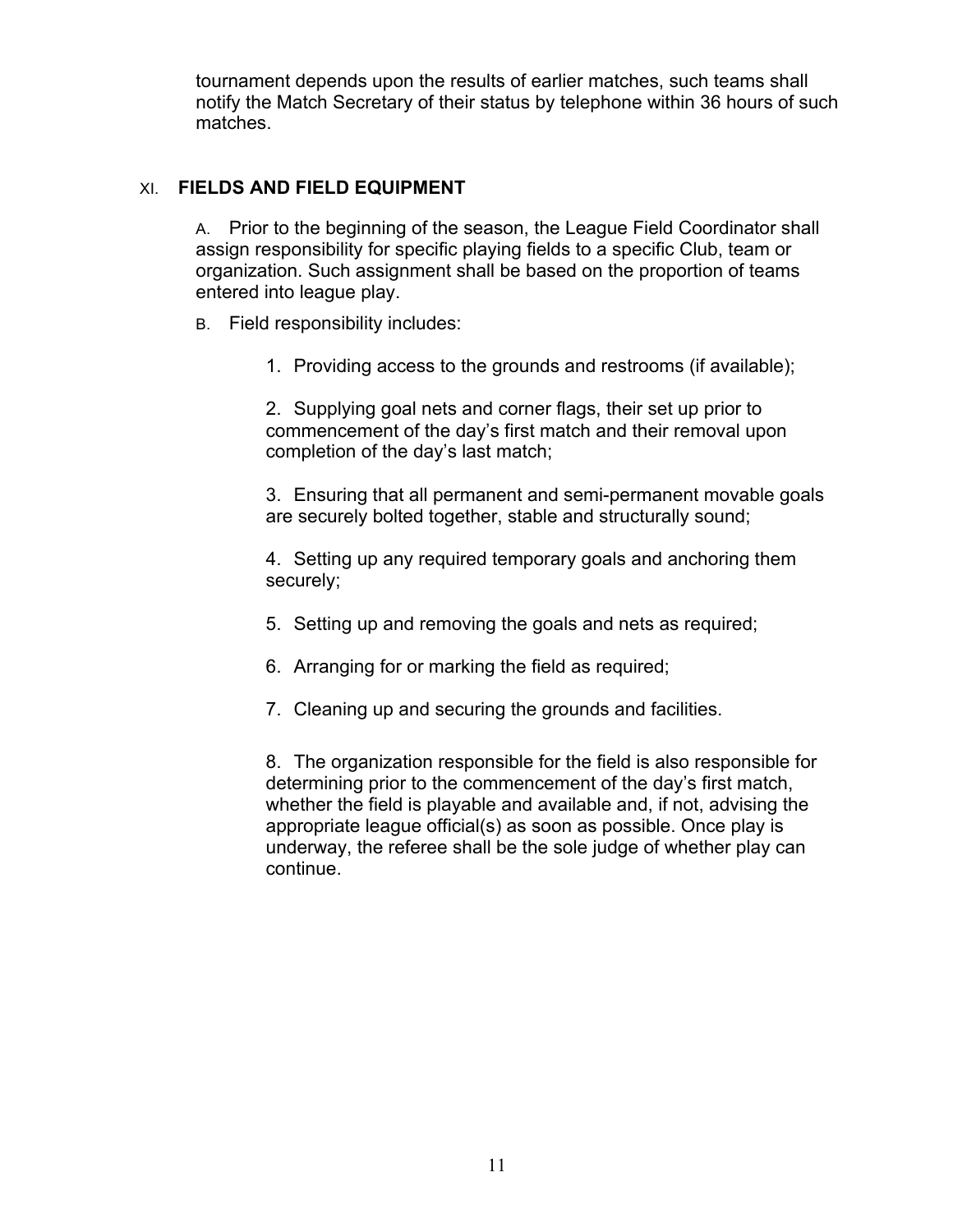C. U10 fields will be 60-85 yards (180 to 255 feet) long and 36-55 yards (112 to 165 feet) wide - space permitting. A halfway line should be marked, as should a center circle with an eight-yard (24 feet) radius, and four corner arcs each with a one-yard radius. The goalkeeper may handle the ball only in the penalty area, which shall extend 14 yards (42 feet) from the midpoint of the goal line in each direction along the goal line and 14 yards (42 feet) into the field of play. The goal area will extend 6 yards from each goal post and six yards into the field of play. The goals will be either 6 or 7 feet high and 18 or 21 feet wide (inside dimensions).

D. Any deficiencies in the condition of the filed or the field setup should be reported to the Club Field Coordinators by E-mail to gophers@jlysl.org.

#### XII. **PLAYER'S EQUIPMENT**

A. Players wearing orthopedic casts (whether covered or not), braces (metal, carbon fiber, hard plastic and like devices) or any item considered by the referee to be dangerous to themselves or other players shall not be eligible to participate in the match.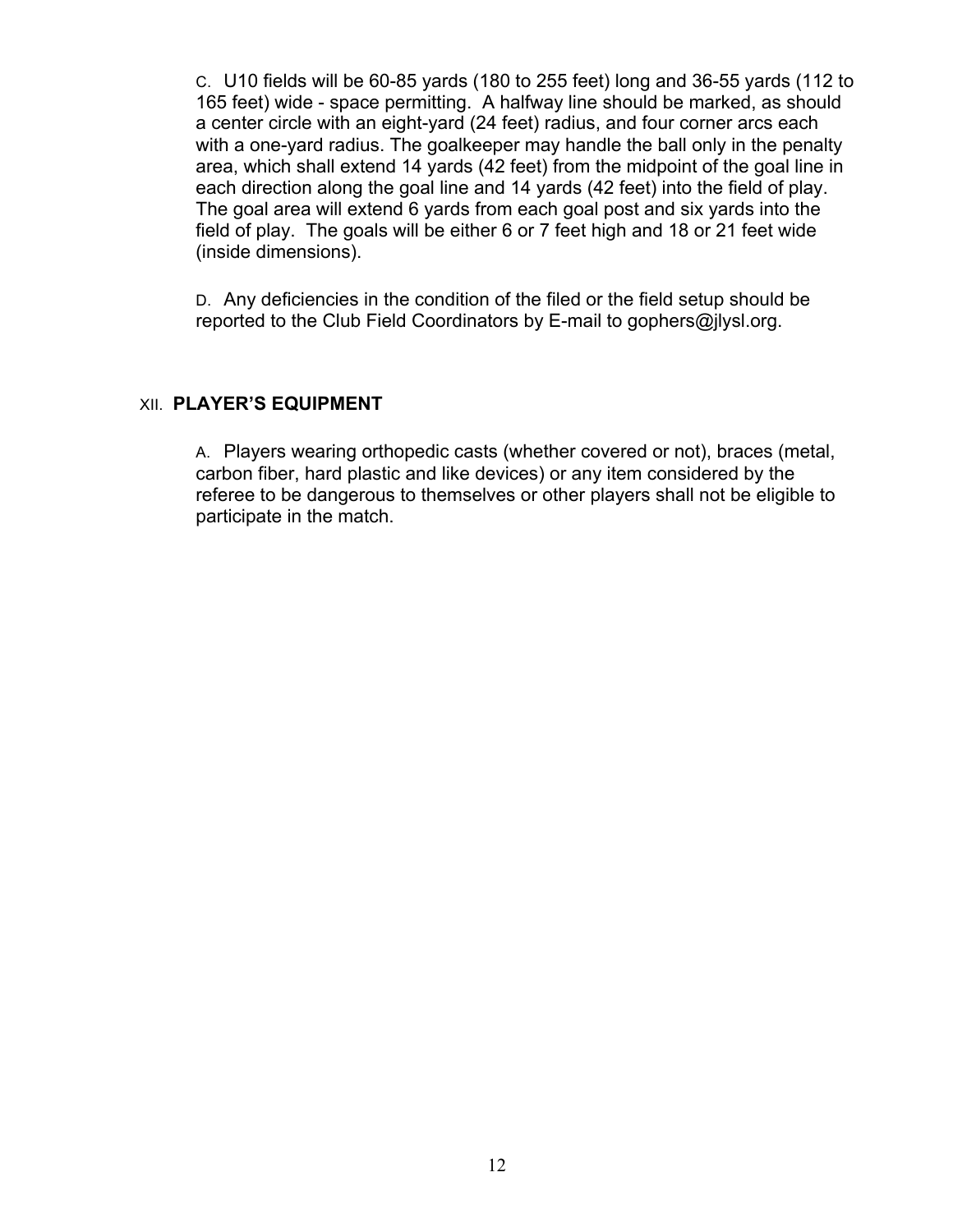B. Players wearing clear eyeglasses or sport goggles shall be permitted to play. (Darkened lenses are allowed if medically necessary.)

C. No player with a bleeding or oozing wound or wearing blood-soaked clothing, as determined by the referee, shall be allowed to take part or to continue playing in any match. A wound has to be adequately covered and blood-soaked clothing has to be exchanged before the player can be allowed to take part in the match.

D. If the teams arrive at the field wearing jerseys of a similar color, the home team must change their jerseys to a different color, unless the referee requests otherwise.

E. No player may participate while wearing hard-soled street shoes, without shoes, or without shinguards that offer adequate protection.

F. Shin guards shall be worn properly in order to provide adequate and reasonable protection. Shin guards shall be professionally manufactured, age/size appropriate, and unaltered. Both socks shall be of the same color and entirely cover the shinguards.

G. Players may wear long sleeve shirts or sweat shirts under their jerseys provided that all players on the team wearing such shirts shall wear shirts of the same color. Players may wear compression shorts, biking shorts or tights under their uniform shorts provided that such shorts or tights are the same color as the team's uniform shorts

H. With the exception of goalkeepers, all players will wear a standard team uniform only, with a clearly visible number. Goalkeepers will wear jerseys that contrast with jerseys of teammates, opponents, and referees.

I. Prior to the match, the referee will make sure that each player's equipment is in proper order.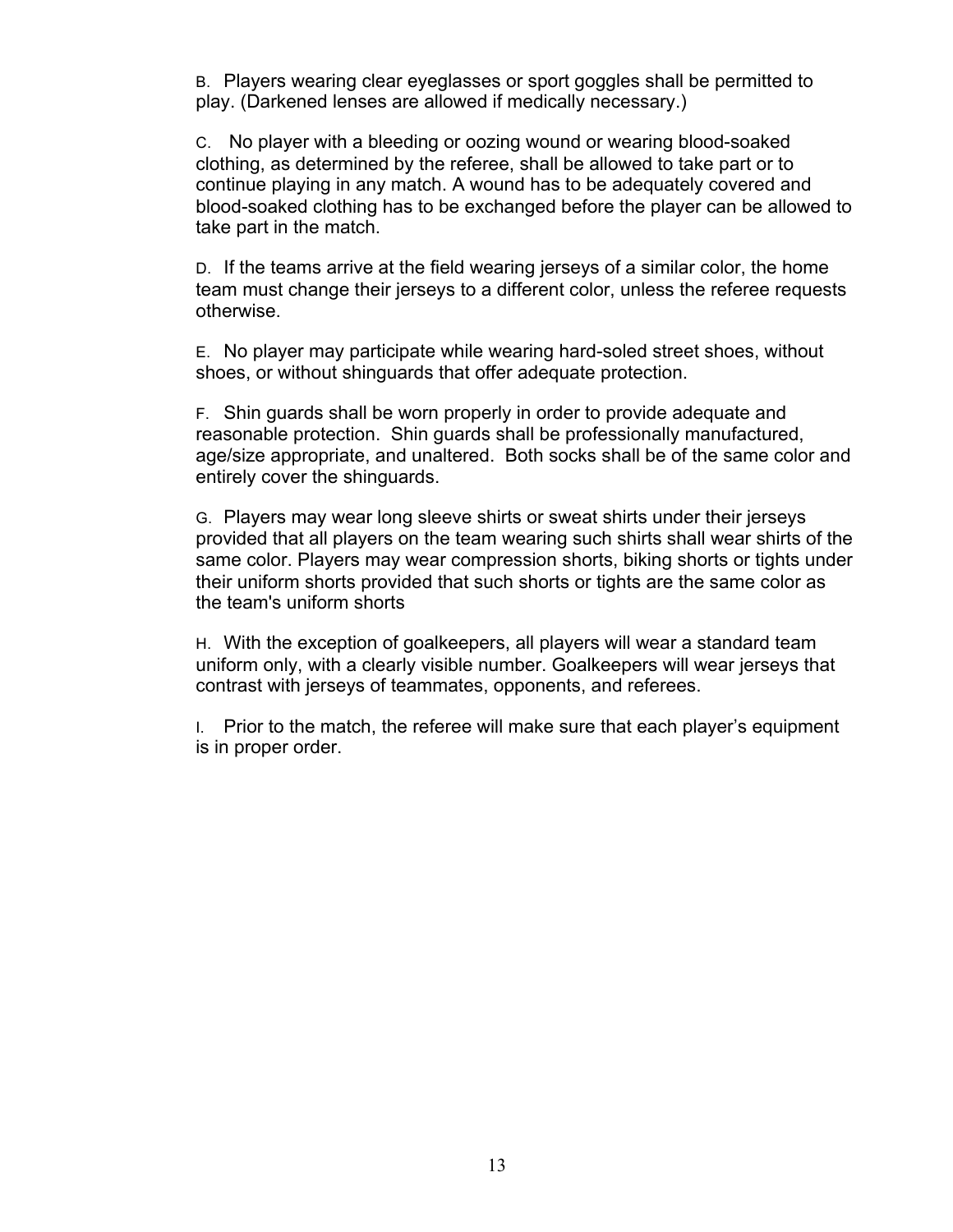A. The referee's judgment with regard to the physical conditions of the field and its acceptability for play, with regard to the actual happenings and occurrences related to the conduct of the match, and with regard to those prerogatives granted to him/her by the Laws of the Game as published by FIFA, will not be challenged.

B. Referees shall inspect each player's equipment before the start of play or before any player will be permitted to play in the match.

C. In the absence of an assigned referee, the coaches must agree on a solution. At U14 and above, a licensed referee or other responsible adult must officiate.

D. There is zero tolerance for harassing a youth referee. Violators will be dealt with harshly by the JLYSL Discipline Committee. Any violation will be treated at a minimum as a caution to the violator even though one might not have actually been given out. A youth referee may be reluctant to caution an adult during the game.

E. Any complaints about a referee should be directed to the JLYSL Referee Coordinator (jlyslrefs@jlysl.org). Coaches, players and spectators should not confront the referee before, during or after the game. However coaches, players, and spectators are encouraged to give their appreciation to the referees.

#### XIV. **PLAYER and COACHES PASSES and TRANSFERS**

A. The referees shall verify the identity of each player and coach with his/her player pass. The referee shall collect the passes of all players and coaches who will be participating in the match. Any player who does not have a valid player pass shall not play in the match. Any player whose name and number are not entered on the match card or team roster shall not play until they have been entered. A roster alone is not sufficient verification of identity. The referee will not allow a game to continue without an adult present with a coach's pass that is current and valid for that team.

B. If a player plays in a match when not properly registered or when otherwise ineligible to play, his or her team shall automatically forfeit that match and may face further disciplinary action. All allegations relating to the use of ineligible players shall be addressed to the Disciplinary Committee. Any coach who plays a player that is not properly registered with his or her team will be subject to disciplinary action, which may include suspension

C. A valid player pass shall consist of: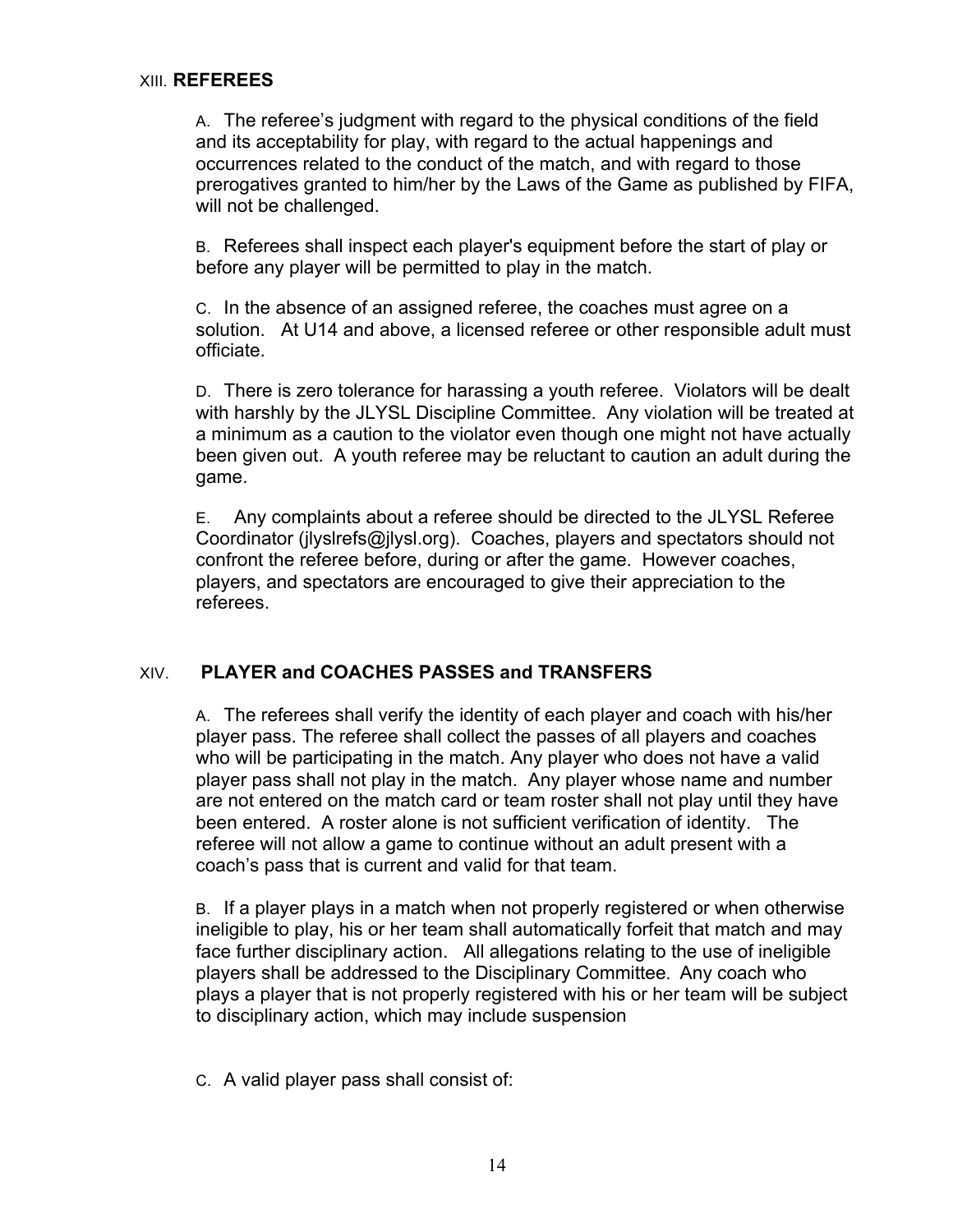1. All information filled in on the card, including date of birth. A current player photo glued to the card and stamped with the appropriate authority's stamp.

2. Passes are to be laminated to preserve the authenticity of the information on them.

D. These requirements may not be dispensed with under any conditions other than League Board approval.

E. If the whole team fails to present player passes at the start of the match, the match should be played as a practice match, if the coach can produce proof of registration and insurance coverage (official roster). However, if the player passes are presented before the end of the match and the referee has verified the players' registrations, the match will count as an official match. The referee should note this on the game card.

F. Repeated failure to have player passes at the start of the matches shall subject the coach/manager to disciplinary action or the team to forfeiture of their matches.

G. Player transfers

1. Club Presidents or their designees are responsible for approving all transfers between teams in the same Club.

2. Once a player is registered with a team, the player can only be released from that team during the season with the coach's permission, unless the player or his/ her parent wishes to appeal to the Club President for a transfer within the Club. During the Fall season no transfers can be made after the third week of play.

3. Player transfers between Clubs must be approved by both of the Club Presidents.

4. Decisions of the Club Presidents may be appealed to the League President.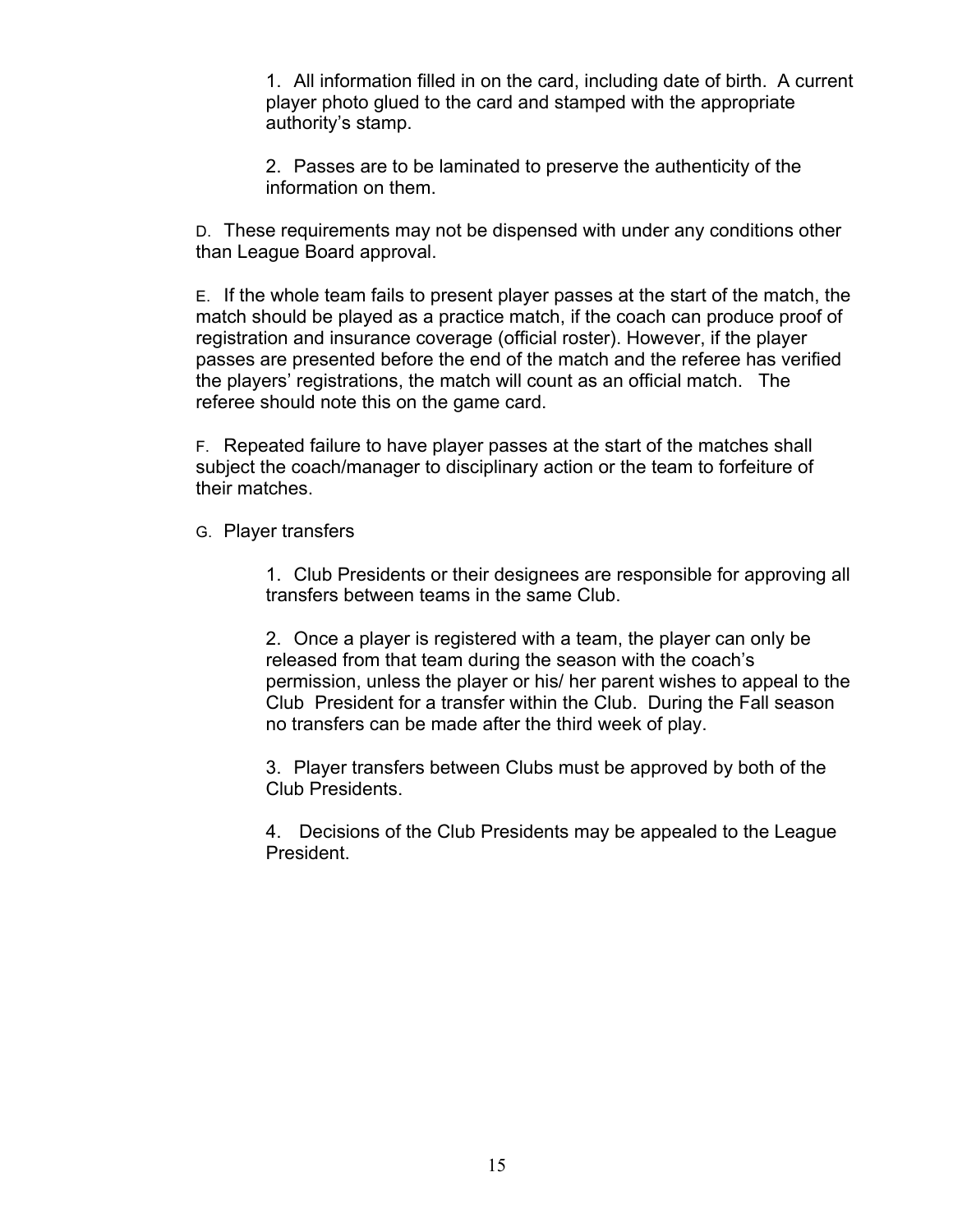#### XV. **SUBSTITUTIONS**

A. Players may be substituted only during a stoppage of the match. The number of substitutions will be unlimited. Substitutions may be at following times:

- 1. Prior to a throw-in in your favor.
- 2. Prior to a goal kick by either team.
- 3. After a goal by either team.
- 4. After an injury, by either team when the referee stops play.

5. When the referee stops play to caution a player, only the cautioned player may be substituted. The substitution must be made prior to the re-start of the match.

6. At half time.

B. The number of substitutes shall be unlimited. Any player removed from the match may re-enter the match an unlimited number of times, at a stoppage of the match as specified.

C. Substitutes shall enter the field only at the halfway line on their team's side of the field, and enter only when the referee has signaled the substitute to come onto the field. Players must leave the field at the halfway line on their team's side of the field unless the referee has signaled or has given concurrence for a player to leave the field elsewhere.

D. In any case, a substitute may not enter the field of play until given a signal to do so by the referee**.**

E. At the taking of a penalty kick, any player on the playing field may exchange positions with the goalkeeper provided that the referee is informed.

#### XVI. **PROHIBITION OF ALCOHOLIC BEVERAGES, TOBACCO, AND ILLEGAL DRUGS**

A. The use or consumption of alcoholic beverages or illegal drugs, immediately before, during, or immediately after the playing of a match by any player, coach, other team official or spectator is expressly prohibited.

B. Any player, team official, league official, spectator or any other member of this league who violates this prohibition shall be subject to disciplinary action by the league.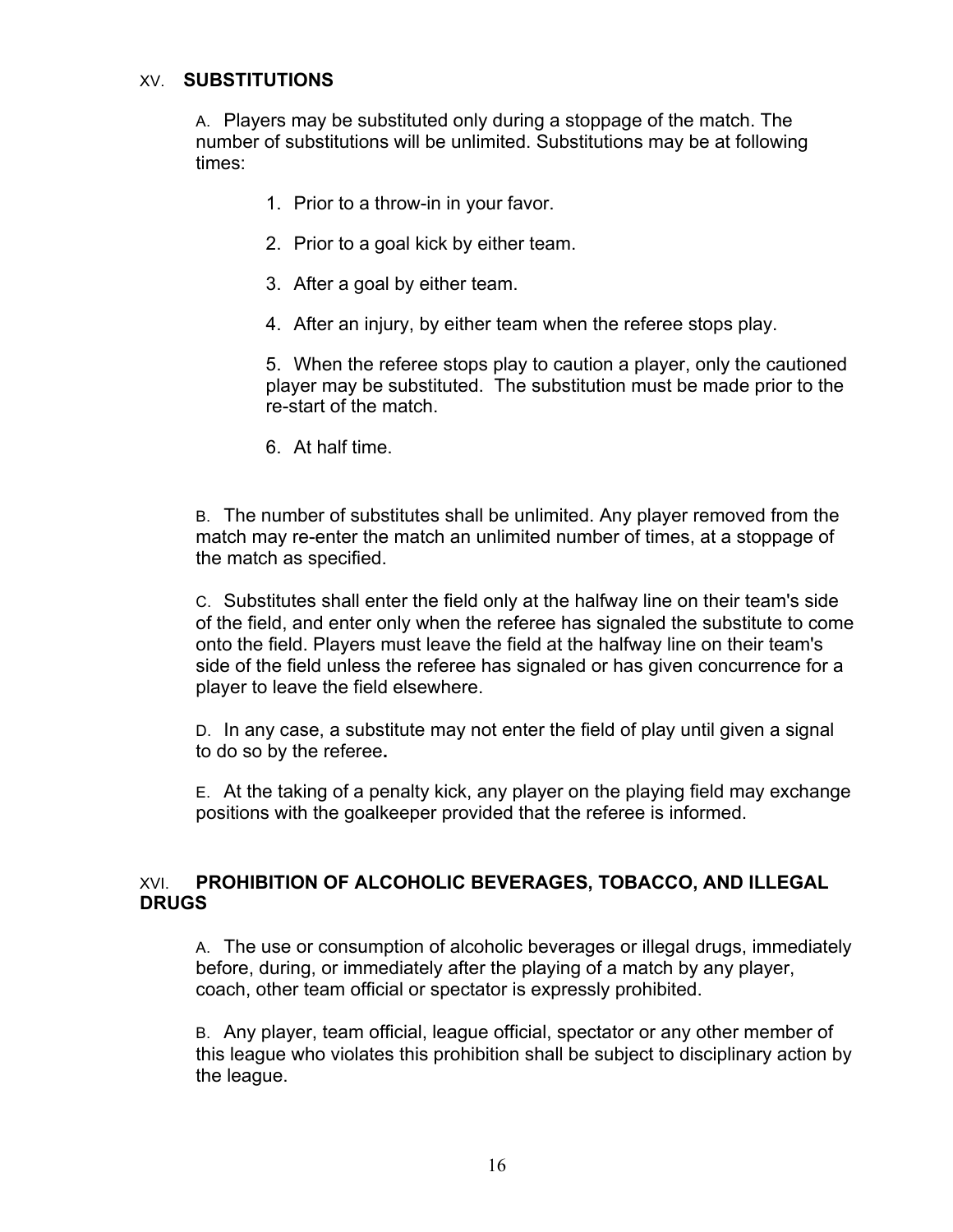C. Spectators shall not possess or consume alcoholic beverages or illegal drugs at any match. If a spectator or spectators continue to violate this rule, the referee must not allow the match to continue.

D. The use of tobacco will not be allowed within 25 yards of any JLYSL affiliated activity involving youth players.

E. Any player, coach or other team official who violates these prohibitions shall be subject to disciplinary action by the league.

## XVII. **GAME CARDS, GAME REPORTS and SERIOUS PROBLEM REPORTS**

A. Prior to the match, the home team shall supply the referee with a game card. The home team shall fill out the necessary information on the card including the date, time, field location and team names. This is to be done prior to handing the card to the referee.

B. Any player(s) or team official(s) who did not play in the match because of a suspension should be so noted on the game card and initialed by the referee. It is the coach's responsibility to make sure this has been done.

C. The names of all team players with jersey numbers must be listed on the game card. Players not expected to play for any reason must have a line drawn through their names by the team official prior to presenting the match card.

D. The referee shall enter all appropriate game information on this card. This includes:

- 1. names of the officiating crew,
- 2. goals scored,
- 3. any warnings given to coaches,
- 4. cautions or send-offs given to coaches and players

E. The following information is needed for each person that received a warning, caution or send-off :

- 1. Name
- 2. team
- 3. CYSA ID
- 4. Jersey number (if applicable)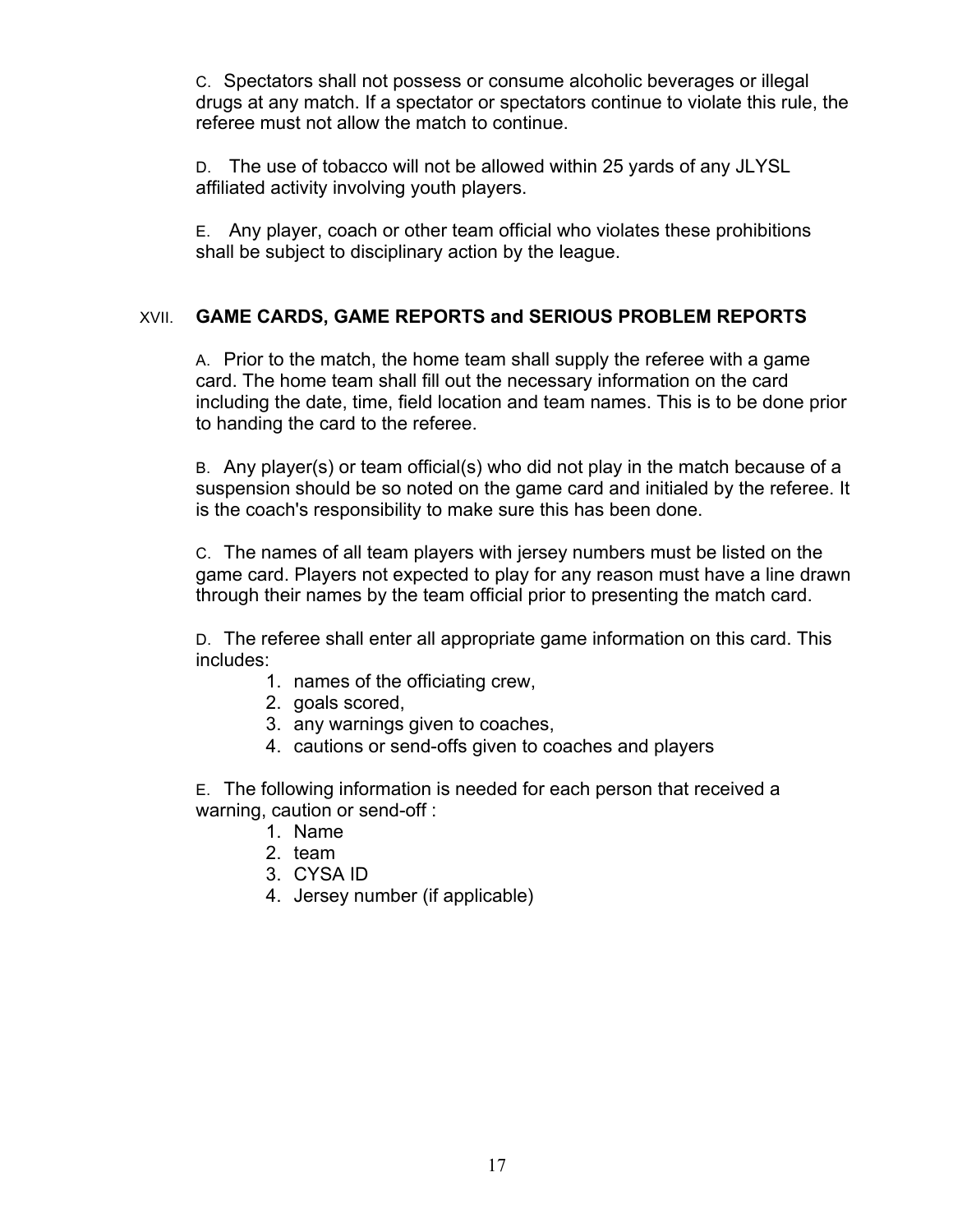F. Upon completion of the match, the referees shall check the card for accuracy before signing his/her name.

G. The referee is responsible for transferring the information from the match card to the Game Reporting System of mysoccerleague.com within 72 hours of the match. The information includes:

- 1. Game score
- 2. General Comments
- 3. Yellow Card information (with player's name and CYSA ID)
- 4. Red Cards (see J below)
- 5. Field Condition

The referee will keep the game cards until the end of the season. League representatives such as the Match Secretary or Referee Coordinator may request the game card to be mailed to them.

H. A game card and Game Report on mysoccerleague.com must be filed for every match played, even if the match is abandoned or terminated.

I. Either coach may review the game card at the conclusion of the match.

J. If the referee sends off any player or dismisses any team official, the referee will retain the game card and mail it along with the pass or passes of any ejected players and/or coaches to the Chair of the League Disciplinary Committee or his designee.

K. Any coach, team official, player, parent, referee or spectator may electronically file a Serious Problem Report via the JLYSL web site. These reports will be addressed to the JLYSL Disciplinary Committee. The Chair of the Disciplinary Committee will decide the appropriate action.

## XVIII. **WARNINGS, CAUTIONS, SEND-OFFS, AND DISMISSALS**

A. A "**WARNING**" may be given to a player, coach or other team official by the referee in order to indicate to that person that their conduct is not proper. The "warning" is given on an informal basis and can be given while the match is in progress. The person warned is thereby placed on notice that further improper conduct may result in a more serious and formal action by the referee.

B. A "**CAUTION**" is administered by the display of a yellow card directed to an offending player during a stoppage in play after the incident has occurred. It is a formal statement to a player that he or she is guilty of misconduct and that any further misconduct requiring a "caution" will result in being sent off from the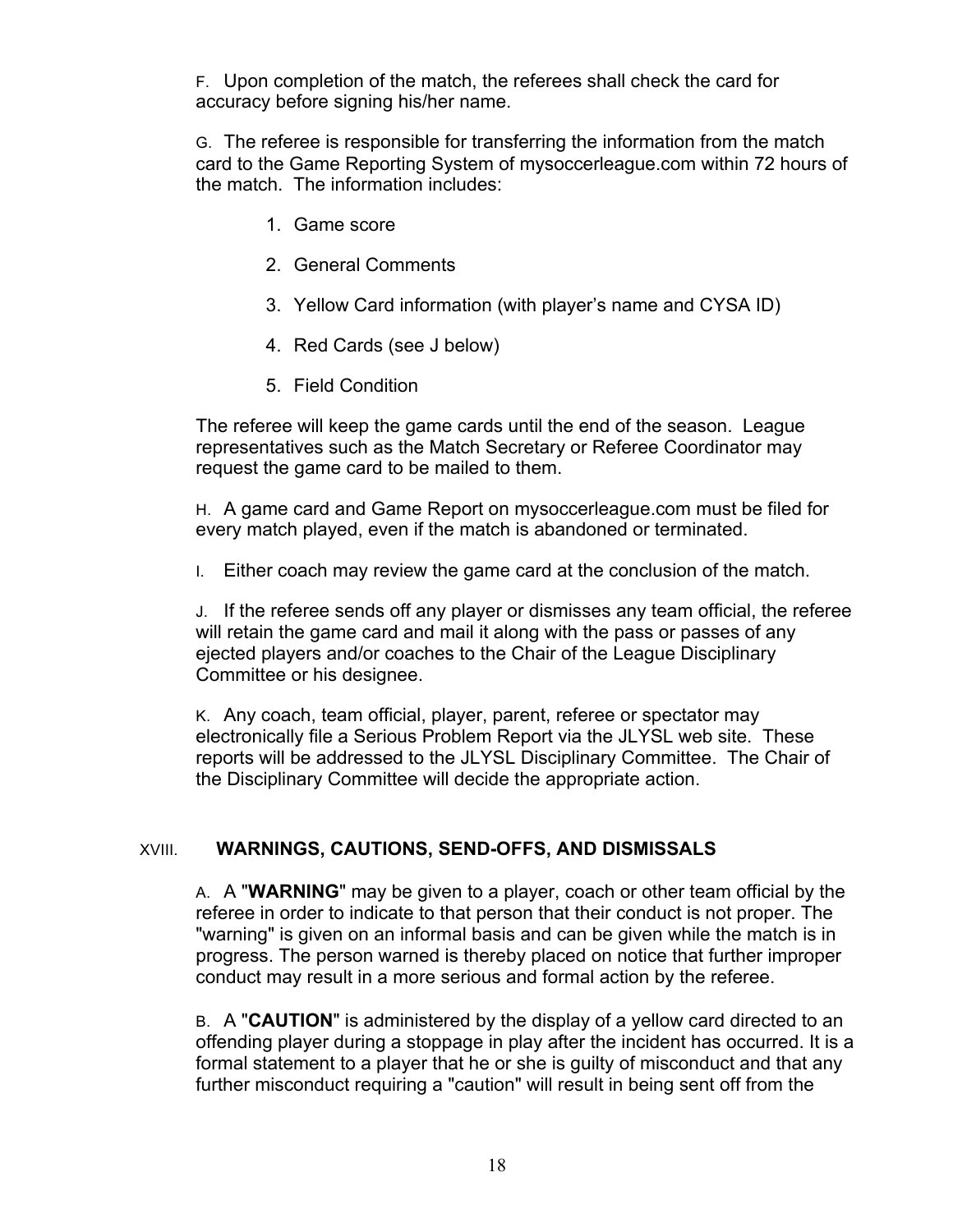match. Coaches and other team officials will be dealt with in similar fashion but without the display of cards.

- 1. Team officials and players may be cautioned for any of the following offenses:
	- a. Entering or leaving the field of play without the referee's permission.
	- b. Persistent infringement of the rules
	- c. Unsporting behavior (players), irresponsible behavior (coaches)
	- d. Dissent by word or action
	- e. Delaying the restart of play
	- f. Failing to respect the required distance when play is restarted with a corner kick or free kick
- 2. When play is stopped, the referee shall:
	- a. Inform the player or team official that he/she is being cautioned, the reason for the caution, and the consequences of further misconduct.
	- b. Record the team official's name or player's name and number on the game report card, together with the nature of the offense.
- 3. The use of the yellow card is the preferred method of informing everyone that a caution is being issued to a player. Yellow cards should not be shown to team officials who are being cautioned.

C. A "**SEND OFF**" is administered by the display of a red card directed to the offending player during a stoppage in play after an incident has occurred. It is a formal statement to the player that he or she is being sent off from the match. A player who has been sent off may not be substituted for during the rest of the match. Coaches and team officials will be dealt with in similar fashion but without the display of a card.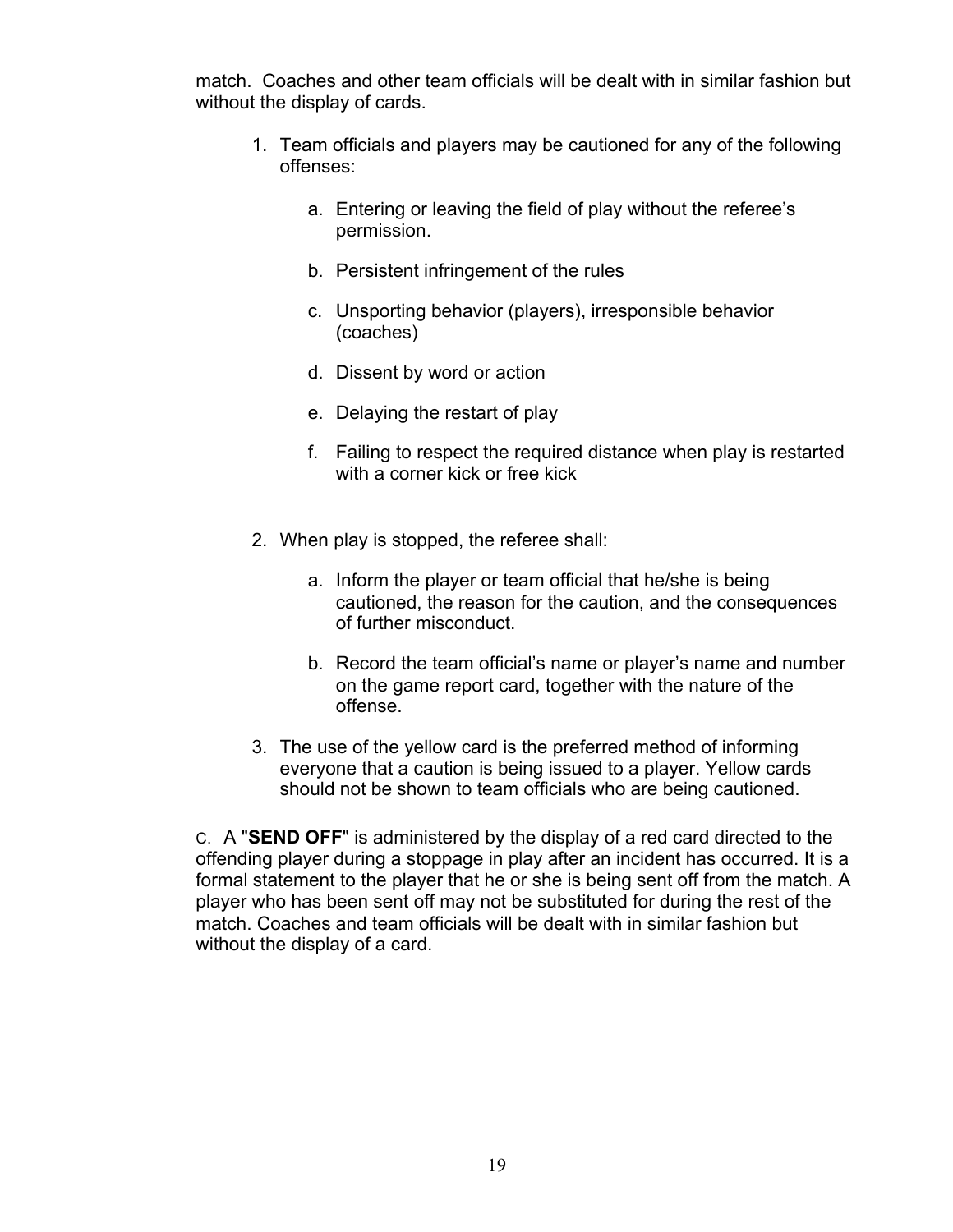1. Team officials may be dismissed or players may be sent off for the following offenses:

- a) Violent conduct or serious foul play
- b) Foul or abusive language
- c) Receiving a second caution
- d) Spitting at an opponent or any other person

e) Denying an obvious goal scoring opportunity by deliberating handling the ball or by committing an offense punishable by a free kick or penalty kick.

- f) Irresponsible behavior (coaches)
- 2. When play is stopped, the referee shall:

a) Record the player's name, jersey number and registration number, or the coach or other team official's name, on the game card with a brief description of the incident.

b) Retain the player's pass or team official's pass and the game card.

c) Verbally notify the person of the send-off and the reason.

3. The use of the red card is the preferred method of informing everyone that the referee is sending off a player. Red cards should not be shown to team officials who are being dismissed.

4. The referee must file a Send-Off Report when a player is sent-off or a coach is dismissed. The format of the report can be downloaded from the District 4 Referee web site (www.d4ra.com). A copy with the player's or coach's pass must be sent along with the game card to the League Disciplinary Committee Chair or designee within 24 hours.

5. The referee must file a Game Report on mysoccerleague.com describing the details of the incident whenever a caution is issued to a coach. Referees should note cautions for players on the game card and in the Game Report on mysoccerleague.com

6. Players who have been sent off are ineligible for league play until cleared for play by the League Disciplinary Committee or by the Chair acting at his or her discretion.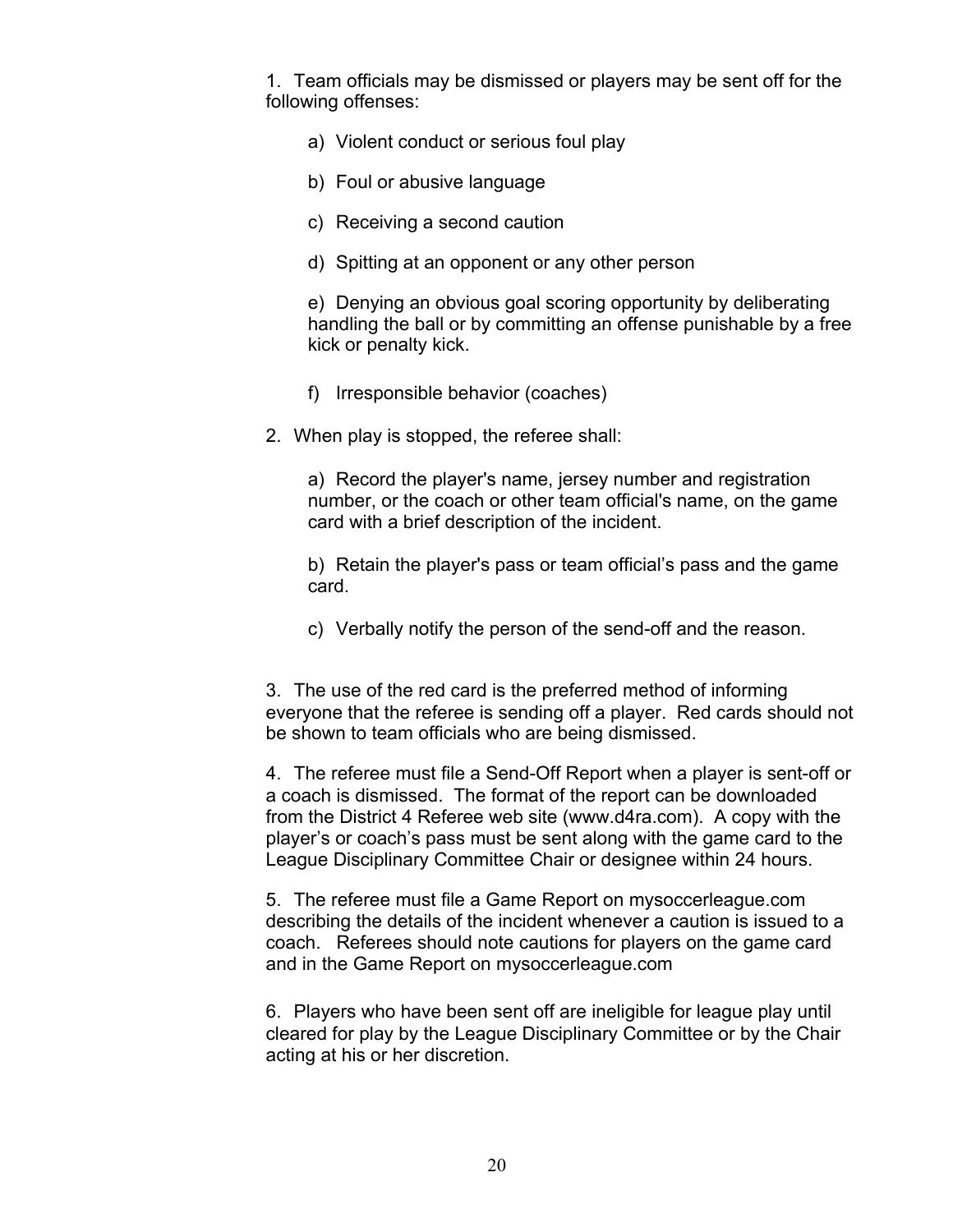#### XIX. **DISCIPLINARY COMMITTEE**

#### A. Proceedings

1. The JLYSL Disciplinary Committee may initiate disciplinary proceedings against any player, team official, referee or spectator from any member club or team.

2. The proceedings may be initiated based on information brought to the attention of the Board of Directors or the Disciplinary Committee through referee reports, complaints, serious problem or other reports, and otherwise.

3. The disciplinary proceedings shall be initiated by notice to the appropriate party containing a brief statement of the reasons for the initiation of the proceedings.

4. Parties against who such proceedings have been brought may, with a proper investigation, be put on probation, be suspended, barred completely, or otherwise disciplined.

- B. Composition
	- 1. The Committee shall be composed of:
		- a) The Chair, who shall be appointed by the President
		- b) The JLYSL Match Secretary or Vice President
		- c) The JLYSL Referee Coordinator.
		- d) Up to two other persons appointed by the President.

2. The Disciplinary Committee members shall serve at the pleasure of the JLYSL President.

3. The Disciplinary Committee is at all times subject to rulings of the JLYSL Board of Directors.

4. No one other than the regular committee members may attend a committee meeting unless invited by the Chair.

C. The Disciplinary Committee Chair will prepare a monthly "Disciplinary Report" for distribution at the monthly Board of Directors meeting. Club and team summaries will be provided regarding their players, coaches and team officials.

D. The Disciplinary Committee Chair will attempt to notify the coach of any disciplinary decision and penalty within 48 hours of the decision, and will make arrangements with the appropriate Club Representative to return the player pass after the suspension is served.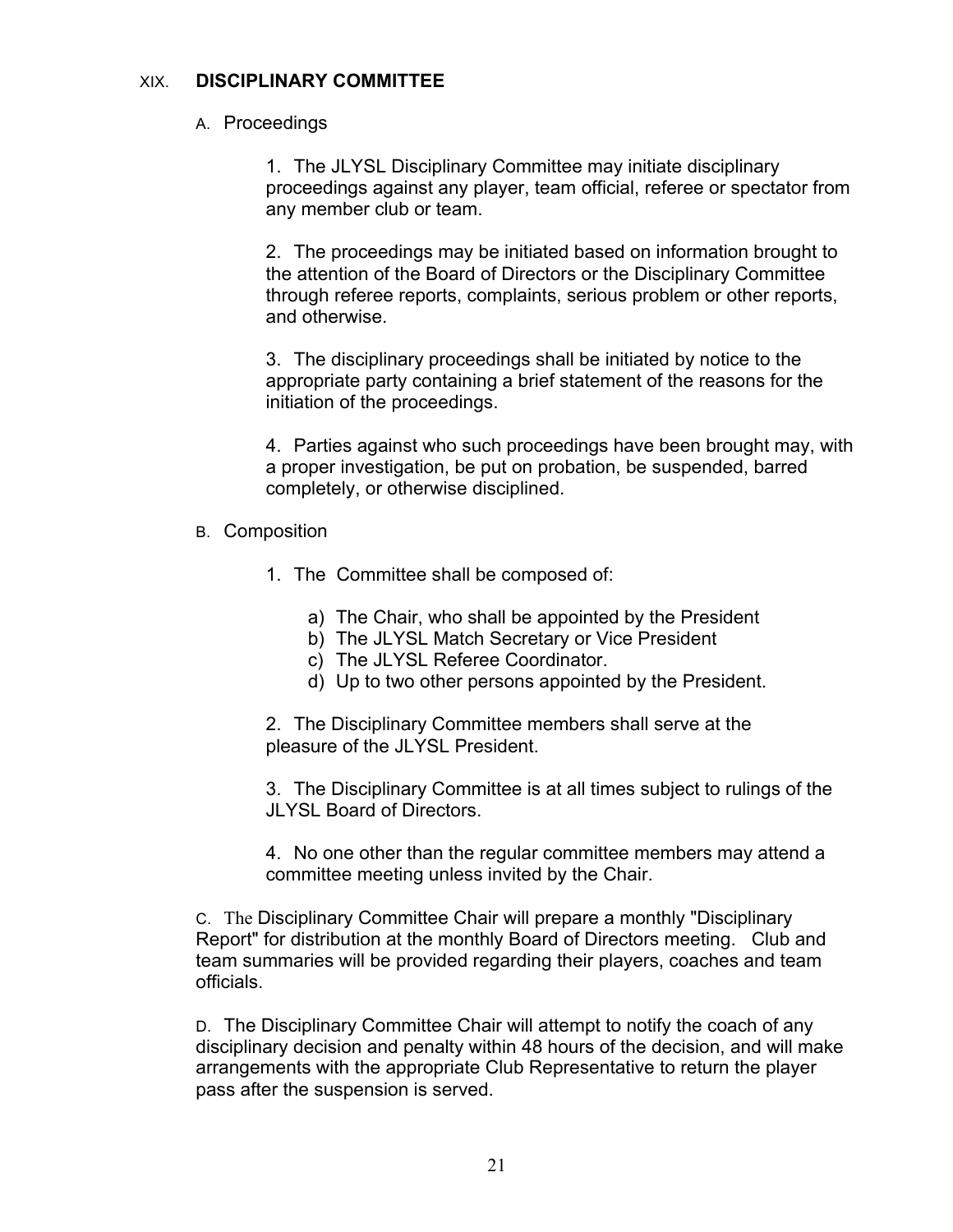E. Serious Problem Reports

1. The JLYSL Disciplinary Committee shall review all serious problem reports and reply to the person who submitted the report.

2. The Chair shall determine the appropriate course of action to address the problem consistent with the guidelines in Section XIX below.

3. If the Chair delegates the investigation of a serious problem report to the Disciplinary Committee(s) of one or more clubs, the Chair shall then review the actions taken by the Club to make sure that they are consistent with the Guidelines below.

4. If necessary, the Chair may convene the JLYSL Disciplinary Committee to further investigate the incident and take additional disciplinary actions.

5. The Chair should report to the JLYSL Board of Directors the results of all investigations and disciplinary actions taken by the clubs or by the JLYSL Disciplinary Committee.

F. Club Disciplinary Committees

1. Each Club must have a Disciplinary Committee to address serious problem reports that are delegated to them by the Chair of the JLYSL Disciplinary Committee.

2. Each Club must prepare a written procedure for investigating serious problem reports and taking disciplinary actions.

3. The Chair of the Club Disciplinary Committee must report the results of all investigations and disciplinary actions to the Chair of the JLYSL Disciplinary Committee.

G. Meetings of the JLYSL Disciplinary Committee

1. The Chair shall determine the time and place of the meetings.

2. If prompt action is necessary, the JLYSL President and the Disciplinary Committee Chair shall conduct a vote by phone or E-mail. Further, the President and Disciplinary Committee Chair may agree to call a special meeting in case of an emergency.

#### H. Confidentiality

1. No names shall be disclosed outside of the Disciplinary Committee meetings except in case of appeal and as minimally necessary to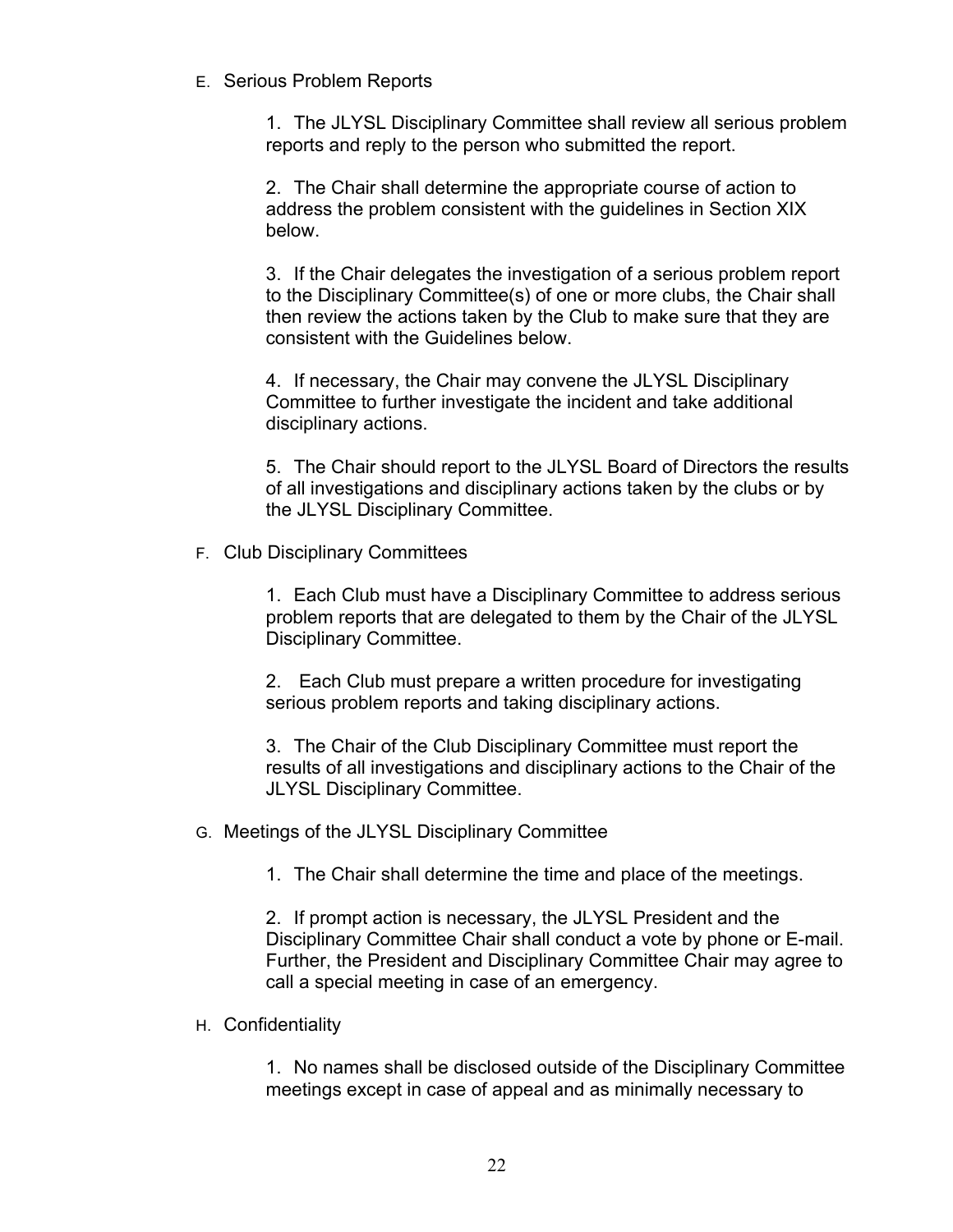affect the discipline. This does not apply to notice of the result of disciplinary action.

2. Proceedings and discussions are not to be disclosed outside the committee meeting. Exceptions occur in the case of appeals.

## XX. **GUIDELINES FOR DISCIPLINARY ACTION**

A. The JLYSL Disciplinary Committee Chair shall have discretionary power in applying the following guidelines for player discipline:

> 1. For a rostered player or team official offenses involving a suspension of no more than two matches, the Chair shall implement the sanction and report such sanctions to the Board at the next league meeting.

2. For offenses involving an entire team or for offenses involving a suspension of more than two matches, the JLYSL Disciplinary Committee shall be consulted.

B. The procedure above is for first offenses during the current CYSA season. Repeat offenses will be referred to the Disciplinary Committee. The Committee shall decide upon the gravity of the offense with the degree of punishment corresponding to the gravity of the offense.

C. In all cases, notice of disciplinary action or other decisions shall be by mail within seven days after the decision. Telephone and/or E-mail notification to the coach of the affected player(s) shall be within 48 hours following the decision. All other concerned parties, to include but not be limited to Club Presidents and Match Secretaries, will be notified through league and club channels.

D. Decisions of the Disciplinary Committee may be appealed to the Board of Directors as described in Section XXII.B below.

#### XXI. **OFFENSES AND PUNISHMENTS**

A. The Disciplinary Committee and Chair shall act on disciplinary matters and shall have discretionary powers in determining the degree of penalties to be applied to players and team officials. The penalties stated below are guidelines for the punishment for the first offense. The penalties may be increased or decreased according to the circumstances. The penalties may be imposed for conduct occurring before, during or after a match. The guideline penalties do not include the match in which the offending conduct occurred. Penalties for second and subsequent offenses will be greater than those for first offenses. In addition, if circumstances warrant, a team as a whole may be subject to penalties. Coaches serving suspensions may not participate in matches for that team, or any other team, until the full suspension has been served.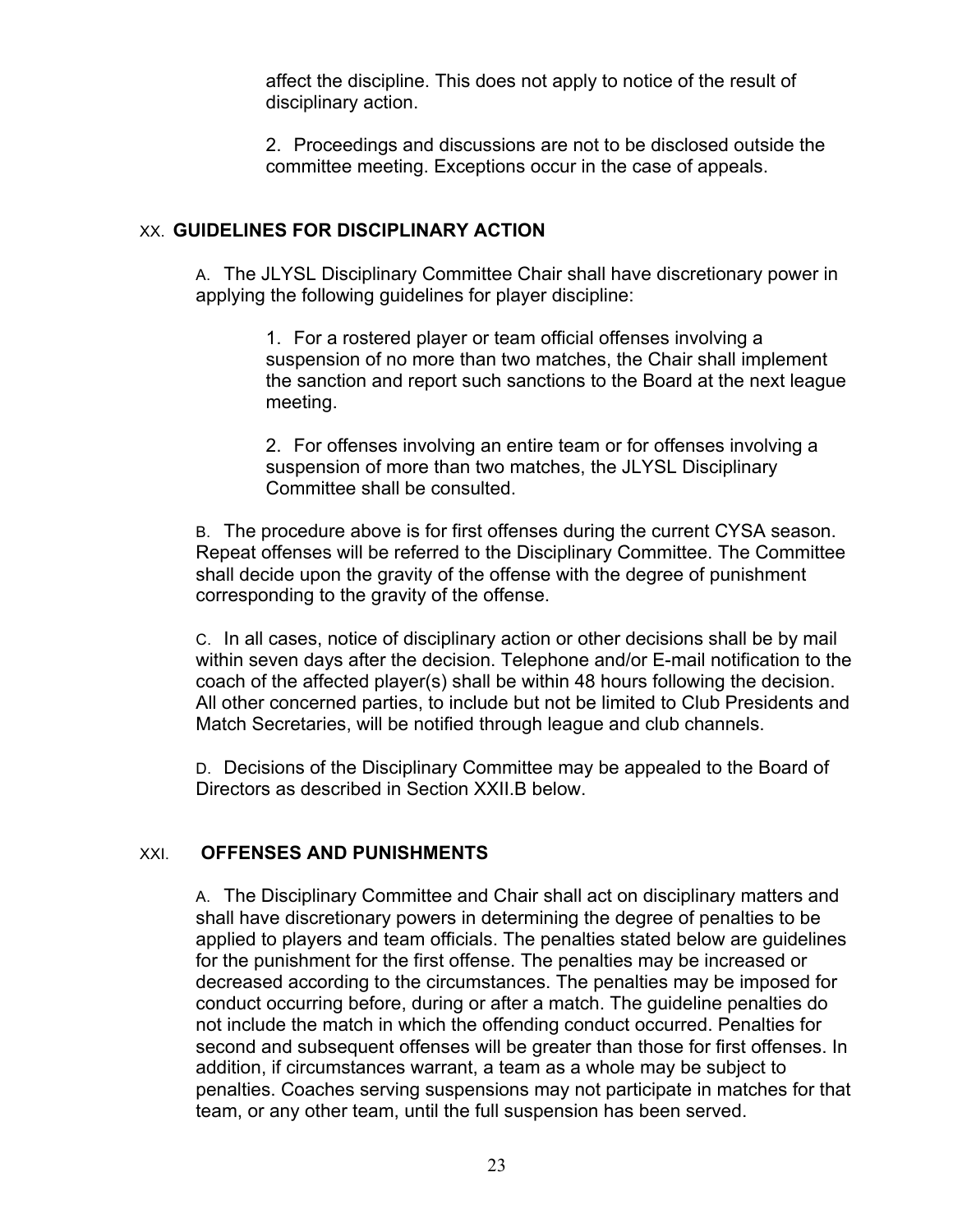B. Suspensions

A "SUSPENSION" means the temporary withdrawal of rights and privilege, such as the right to play, coach, or otherwise administer or participate (directly or indirectly) in soccer. For the entire term of the suspension all rights and privileges are withdrawn, unless specifically stated otherwise by the Discipline Committee. The temporary withdrawal of rights and privilege extends to all teams with which the suspended individual is affiliated.

- C. Violations of the Zero Tolerance Policy See the sanctions in Section II.B above
- D. Serious Foul Play by a Player:

1. Examples include, but are not necessarily limited to, intentionally impeding an opponent thereby denying an obvious goal scoring opportunity and denying an obvious goal-scoring opportunity by handling the ball.

Suspend for 1 to 3 matches

2. Examples include, but are not necessarily limited to, tripping, holding, unlawfully charging or pushing an opponent denying an obvious goal-scoring opportunity; intentionally tripping, holding, pushing; unlawfully charging or tackling an opponent from behind or charging in a dangerous and violent manner.

Suspend for a minimum of 2 matches

- E. Offensive, Insulting or Abusive Language or Gestures by a Player::
	- 1. Foul or abusive language or gestures. Suspend for 1 to 3 matches.

2. Taunting or mocking by word or action a player, referee, assistant referee, team, official, or spectator. Suspend for 1 to 3 matches,

3. Offensive, insulting or abusive language or gestures directed at referee or assistant referee.

Suspend for 2 to 4 matches.

4. Threatening, by word or action, a referee, assistant referee, team official, or spectator.

Suspend for 3 to five 5 matches.

5. Offensive, insulting or abusive language containing racial epithets or ethnic slurs.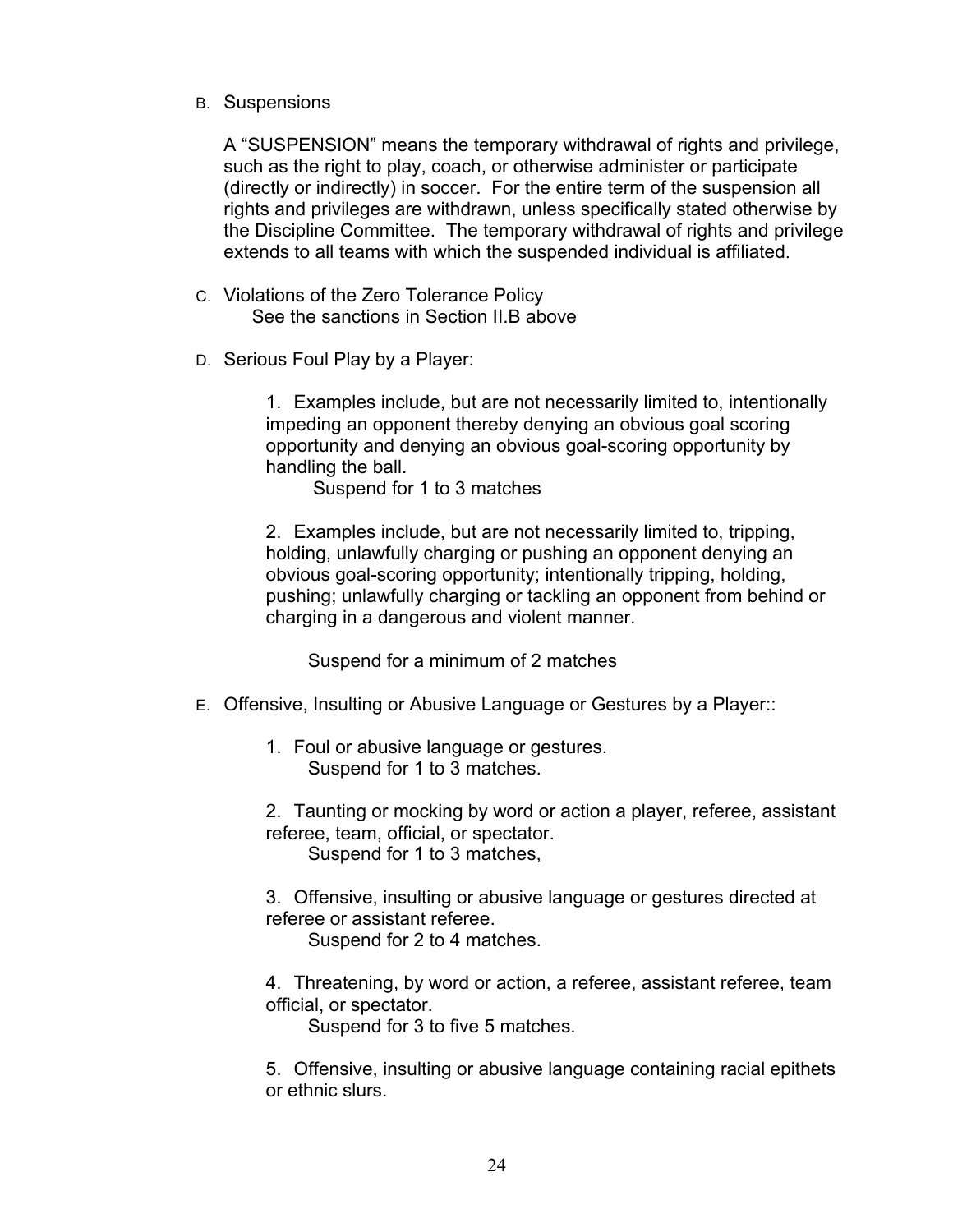Suspend for 1 to 3 matches in addition to any penalties otherwise imposed.

- F. Persistent Misconduct by a Player after Receiving a Caution: Suspend for 1 to 3 matches.
- G. Violent Conduct by a Player:

1. Examples include, but are not necessarily limited to, spitting, or other unseemly act, on or at another person; striking or attempting to strike another player, team official or spectator; unlawfully entering the field of play during an altercation. Suspend for a minimum of two matches.

- 2. Attempting to fight or strike (including spitting at) another person. Suspend for 2 to 4 matches.
- 3. Fighting Suspend for 3 to five 5 matches.

4. Pushing or striking (including spitting at) a coach or other team official. Suspend for four 4 to 5 matches.

5. Pushing, striking (including spitting at), or physically attacking a referee, assistant referee, or fourth official.

Automatic 1-year suspension and referral to the CYSA BOD.

- 6. A substitute player entering the field to commit violent conduct. Double the penalty that would have been imposed on a player who had been allowed on the field.
- H. Player Misconduct in Consecutive Matches:

1. If the same or different members of the same team are sent off the field of play and shown the red card **for violent conduct** twice within 4 consecutive matches.

Suspend coach for 1 match.

2. If a rostered player has committed a violation of the JLYSL Zero Tolerance Policy (see Article II) twice within 3 consecutive matches.

- a) Suspend player for 1 match.
- b) Place the coach on probation for 1 match.

3. If the same or different rostered player of the same team has committed a violation of the JLYSL Zero Tolerance Policy (see Article II) three times within 3 consecutive matches.

- a) Place all players on probation for 1 match.
- b) Place the coach on probation for 3 matches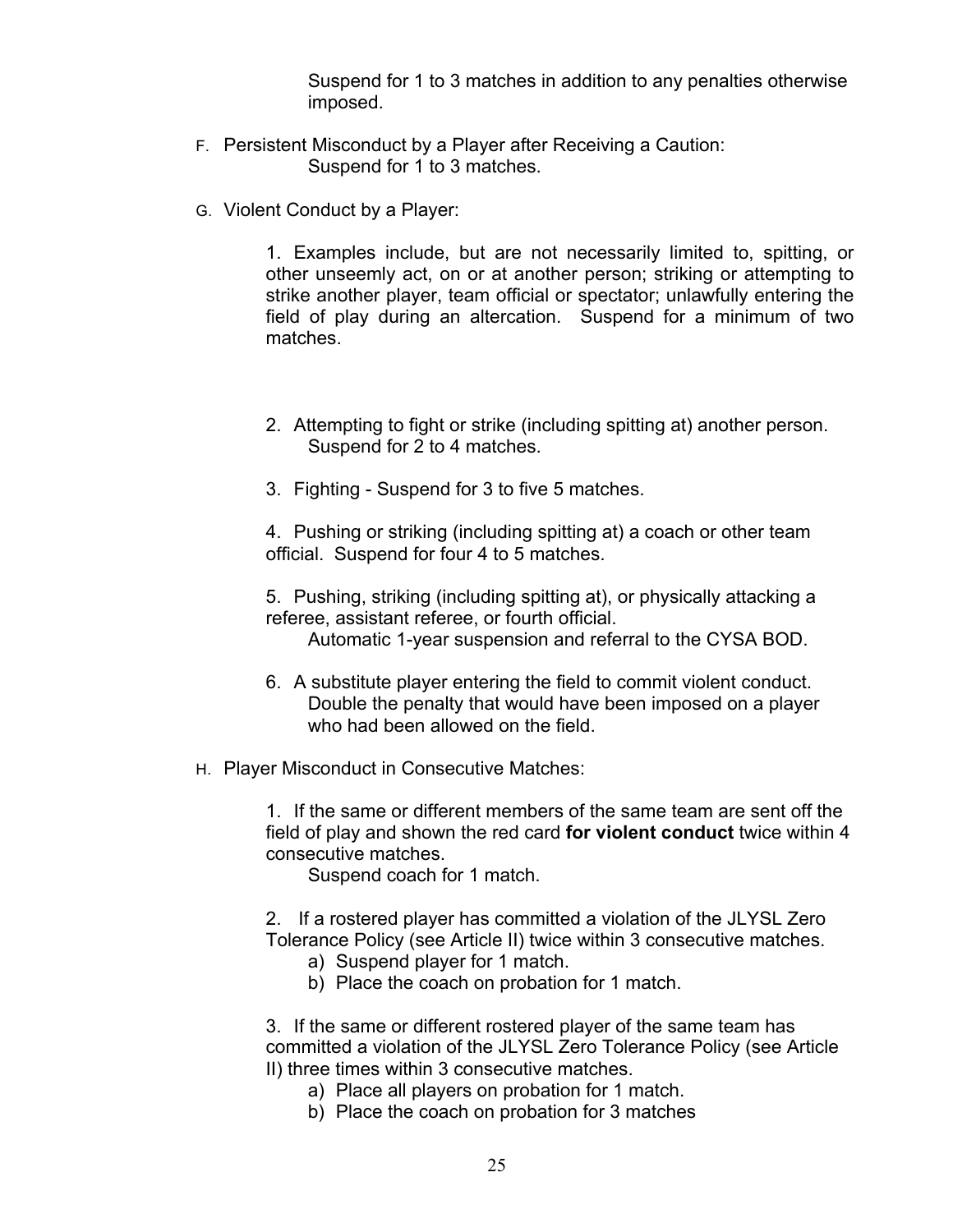I. Excessive Number of Cautions to a Player

If a player is cautioned three times in any season, he/she will be automatically suspended for the team's next match. No appeal will be heard. Suspensions will result for each accumulation of three cautions during the season. Should a second caution in the same game result in a send-off, the first caution of that game will not be counted as one of the accumulated cautions.

J. Misconduct by Coaches or Other Team Officials:

Coaches and all team officials are reminded that they are responsible for the conduct of their sidelines. A coach may be cautioned or dismissed based on the conduct of the sidelines regardless of whether the coach or other team official participated in or encouraged the conduct. When sent off the field of play, a coach must immediately and completely leave the vicinity of the field. The suspension of a coach or team official applies to all coaching activities for that individual. The game will be abandoned if the dismissed coach is the only registered coach of the team.

1. Coaches or other team official when sent off from the field of play for an infringement of the Laws of the Match shall have 2 matches added to the suspension that would normally be levied against a player for a similar infringement.

- 2. Receipt of a caution Probation for 5 weeks.
- 3. Being dismissed.
	- a) Appropriate suspension, plus probation for 1 year.
	- b) A coach who is dismissed for irresponsible behavior will be suspended for a minimum of two games

4. Playing or attempting to play an ineligible player, including a player on suspension.

Suspend for 3 to 5 matches, for each incident, plus 1 year probation.

5. Coach or team official, but not player, attending match while on suspension.

Suspension for an additional five matches for each incident.

K. Probation:

1. The disciplinary Chair or committee shall have the authority to place a player on probation for the same period as the guideline penalty. If an individual on such probation is sent off during the probationary period, the full penalty for the more serious offense will be applied and no appeal will be allowed.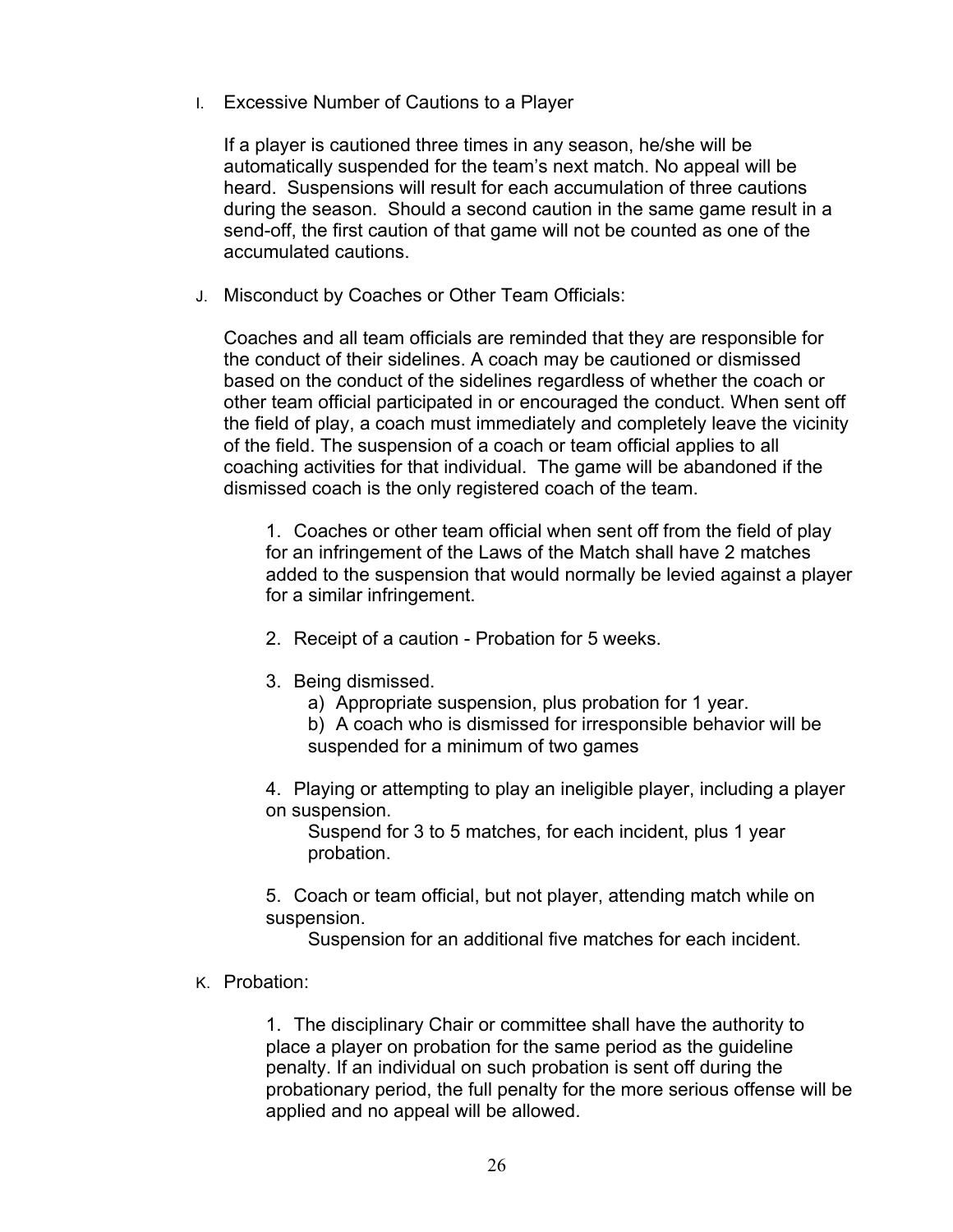2. Coach or team official receiving a caution while on probation for a caution. Suspend for 1 to 2 matches plus probation for the remainder of season

3. Coach or team official being sent off while on probation for a caution.

Suspend for 3 to 5 matches plus probation for 1 year.

- 4. Coach or team official sent off while on probation for a send-off. Suspend for one year.
- L. Discipline for Tournaments and Other Matches

The Discipline Committee will review incidents which have been referred to it as a result of send-offs in tournament or other matches and take action if additional punishment is warranted.

M. Referee Abuse/Assault

Misconduct against referees may occur before, during and after a match, including travel to and from the match. Misconduct may also occur at later times if directly related to the duties of a game official as a referee. Misconduct will be classified as referee abuse or referee assault.

> 1. Referee abuse is a verbal statement or physical act not resulting in bodily contact which implies or threatens physical harm to a referee or the referee's property or equipment.

> 2. Abuse includes, but is not limited to the following acts committed upon a referee: using foul or abusive language toward a referee; spilling any beverage on a referee's personal property; spitting at (but not on) the referee; or verbally threatening a referee. Verbal threats are remarks that carry the implied or direct threat of physical harm.

3. Referee assault is an intentional act of physical violence at or upon a referee. Assault includes, but is not limited to the following acts committed upon a referee: hitting, kicking, punching, choking, spitting on, grabbing or bodily running into a referee; head butting; kicking or throwing any object at a referee that could inflict injury; damaging the referee's uniform or personal property, i.e. car, equipment, etc.

4. The penalty for referee assault for all age groups will be suspension for a minimum of one (1) year and review by the Board of Directors regarding further disciplinary action.

N. General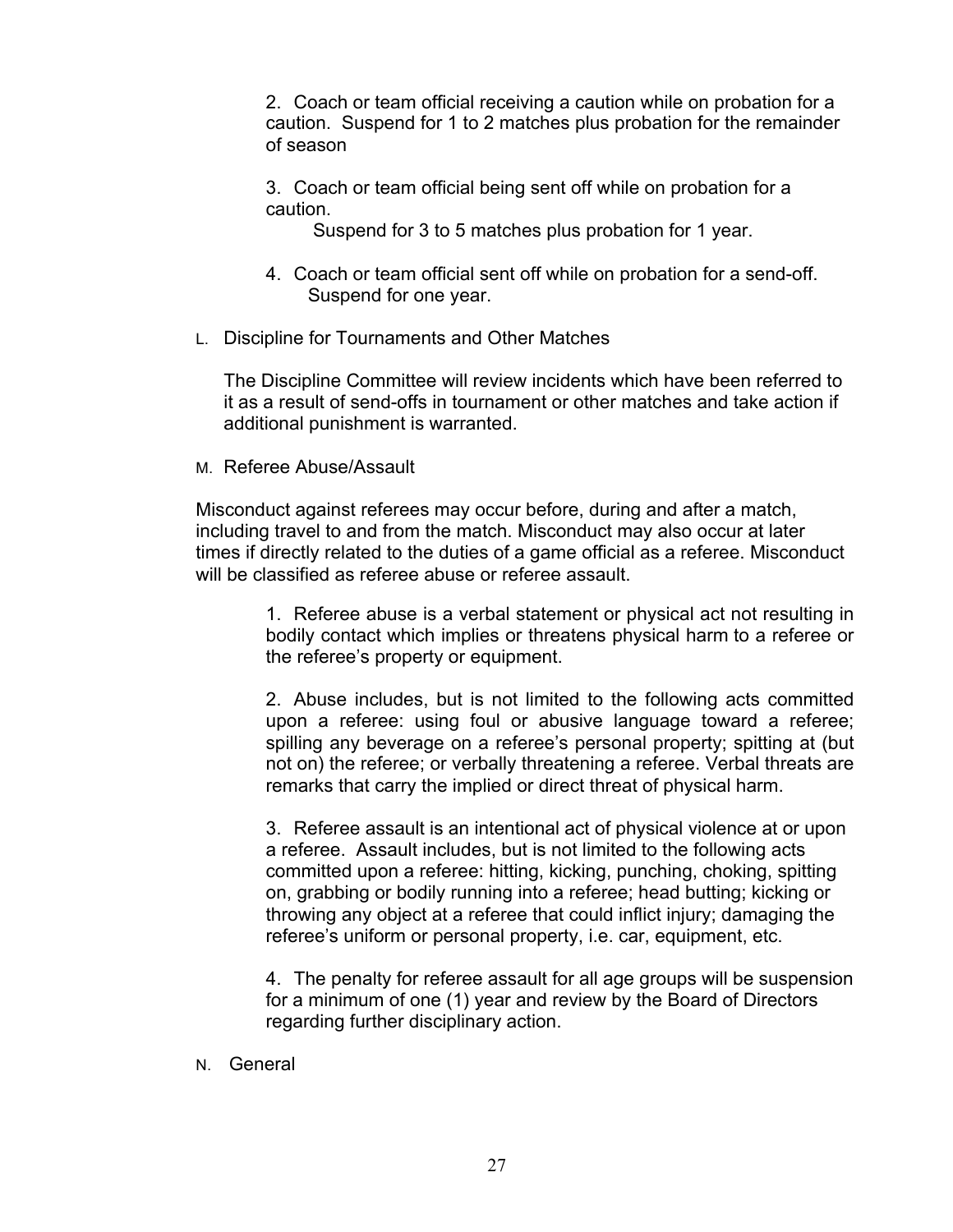1. Suspensions shall carry forward into the next season and, if necessary, the next playing year.

2. Suspensions from League matches shall affect eligibility for tournament play. Players, coaches, and team officials suspended from League matches may not participate in tournament competition prior to completing their suspension. If a player or coach is suspended for 1 or 2 matches of a tournament, the Disciplinary Chair must obtain the suspended person's pass, and proof from the tournament referee coordinator or administrator that the required suspension has been served.

3. Suspensions will result for each accumulation of 3 yellow cards or official cautions during the season. There will be no appeal. Should a second caution in the same match result in a send-off, neither caution of that match will be counted as one of the accumulated yellow cards or official cautions.

4. Players sent off for threatening a referee, team official or a spectator will be suspended for at least three league matches. A coach who is dismissed for any of these reasons will serve an additional two games suspension beyond other sanctions provided by these rules.

#### XXII. **PROTESTS, APPEALS AND COMPLAINTS**

The Disciplinary Committee decides protests of the results of matches. Decisions concerning protests and disciplinary action by the Disciplinary Committee may be appealed to the League Board of Directors for consideration and resolution at the earliest meeting following official receipt of the notice of appeal

#### A. Protests

1. The JLYSL Match Secretary and Age Group Match Secretaries shall initially determine the results or forfeiture of a match and whether it should be rescheduled or replayed. A coach wishing to protest the results of match or forfeiture shall

a) Send a complete and detailed letter or E-mail to the Disciplinary Chair, the League President, the match referee and the opposing coach. The letter or E-mail must be postmarked within three days after the decision.

b) Send a check for \$25, made out to JLYSL, to the Disciplinary Chair. The check shall be returned if the Committee decides in favor of the protest.

2. The referee and the opposing coach shall be asked by the Disciplinary Chair to send a letter to the Disciplinary Chair explaining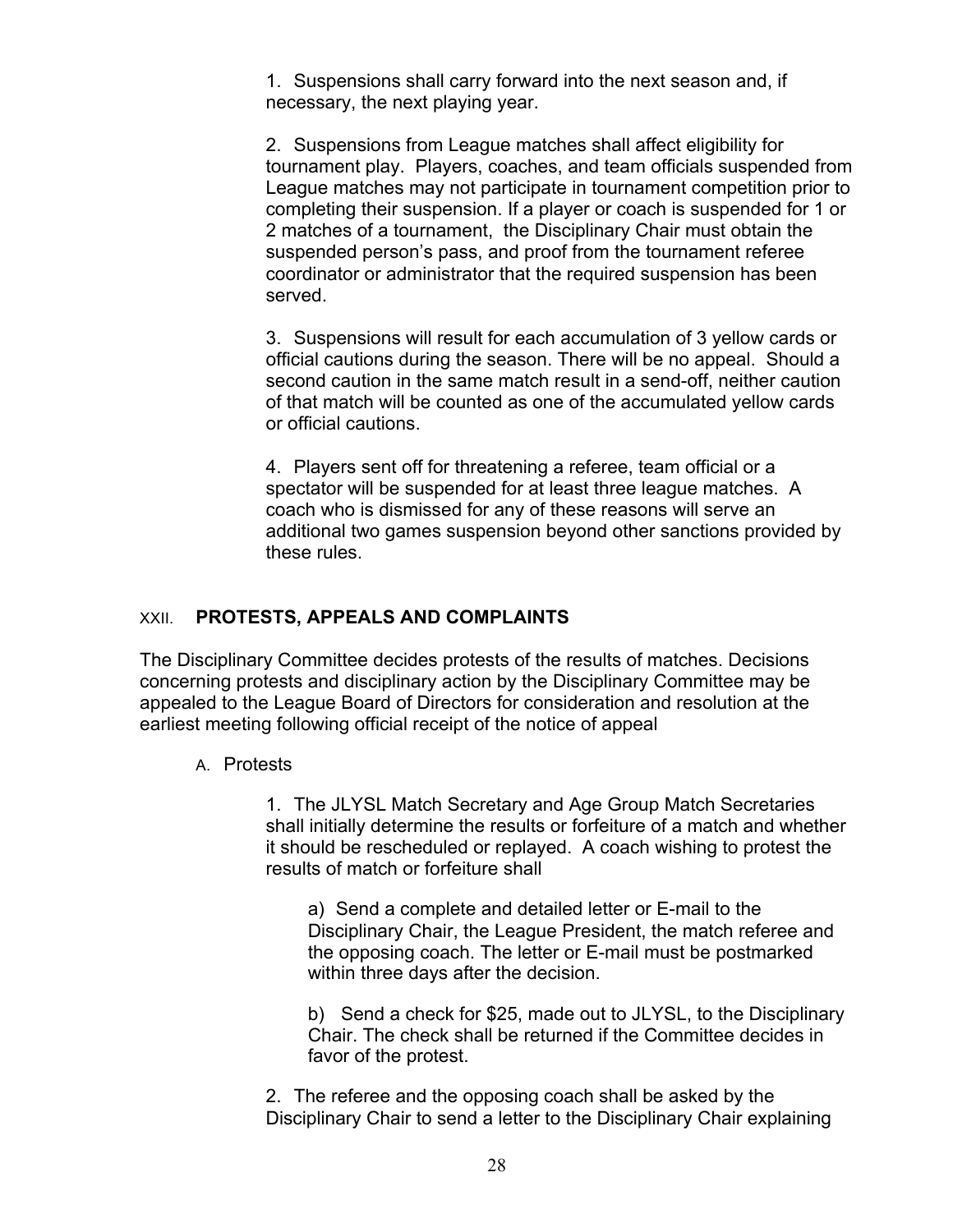the events and occurrences surrounding and leading up to the original decision. Where necessary, the Chair may elect to elicit more information through telephone interviews.

3. Decisions of the Committee must take place within 30 days of receipt of the protest.Decisions of the Committee do not take place in an adversarial atmosphere. All parties will be informed by mail of the decision.

4. Protests will be automatically denied if:

a) They do not directly affect the final result (win, tie, loss) of the match in question

b) They are based on a judgment call of the referee as per FIFA Law V, Paragraph 2.

c) They are based on the lack of a referee, field markings, etc.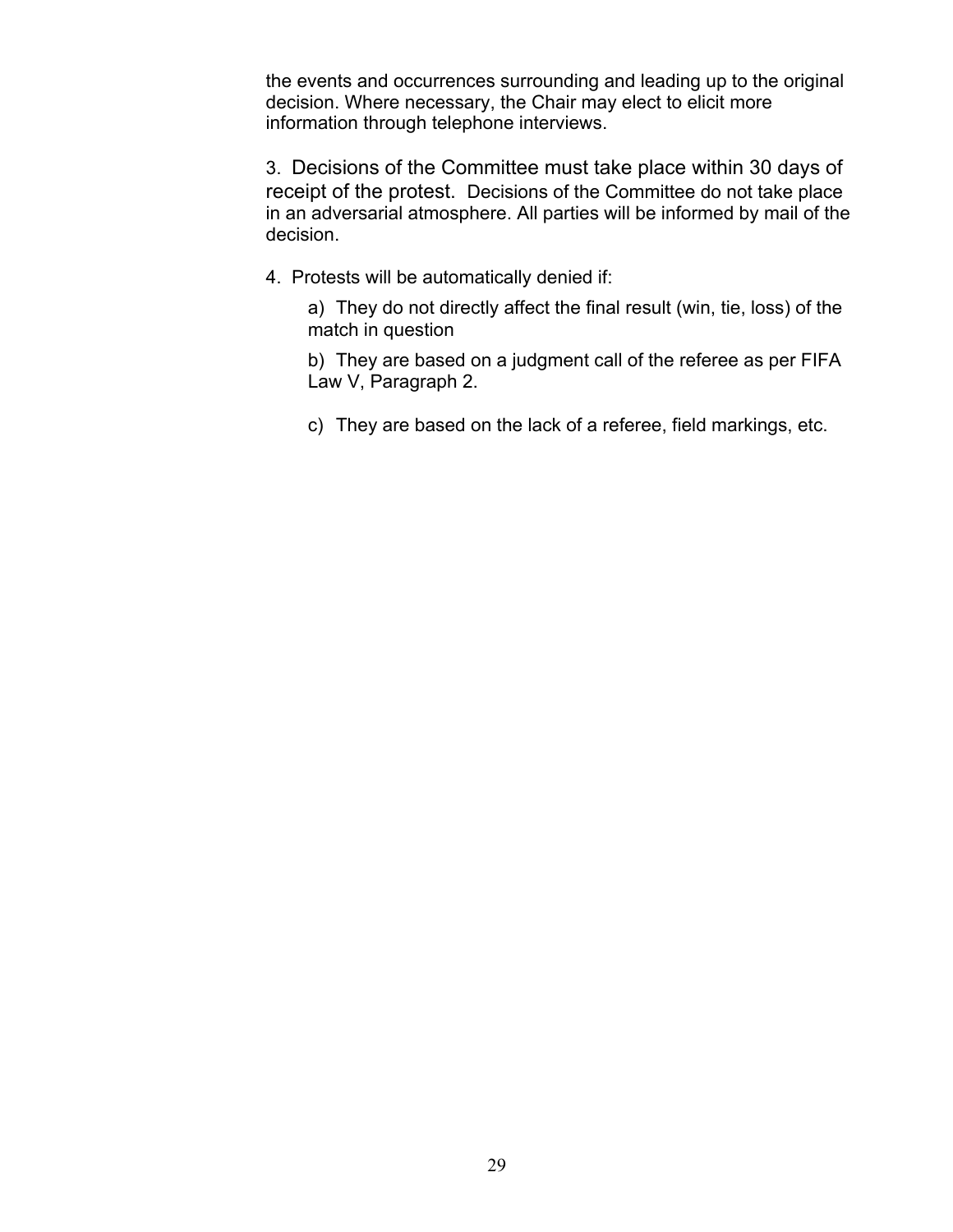B. Appeals

1. Decisions of the League Disciplinary Committee are subject to appeal to the League Board. Such appeals must be submitted by E-mail to the League President and Discipline Chair no later than seven (7) days following the Disciplinary Committee's notification of disciplinary action to the party being disciplined. Any sanction applied by the League Disciplinary Committee will remain in effect until the League Board considers the appeal. Appeals shall be decided upon at the earliest League Board meeting scheduled.

2. A check for \$25, payable to JLYSL, must be submitted when appealing the decision of the Disciplinary Committee. The check will be returned if the appeal is upheld.

3. Adverse decisions-of the League Board may be appealed to the CYSA-N Board of Directors. Appeals must be directed to the District Commissioner and be received within 48 hours of notice of the decision. Appeals must be accompanied by a \$50 check made out to CYSA-N.

C. Complaints

There are times when a protest is not in order but when a complaint or Serious Problem Report should be filed using the link on the JLYSL web site (**www.jlysl.org**). Quality of officiating, problems in the scheduling or notification, extreme rudeness of spectators and the like could be subjects of a Serious Problem Report. These reports will be addressed to the JLYSL Disciplinary Committee (discipline@jlysl.org) and to the President of the League. The Chairman of the Disciplinary Committee will decide the appropriate action to address the problem.

> 1. Complaints about fields should be addressed to the Club Field Coordinators at gophers@jlysl.org

2. If the complaints are not dealt with adequately, they should be brought to the attention of the JLYSL President at president@jlysl.org.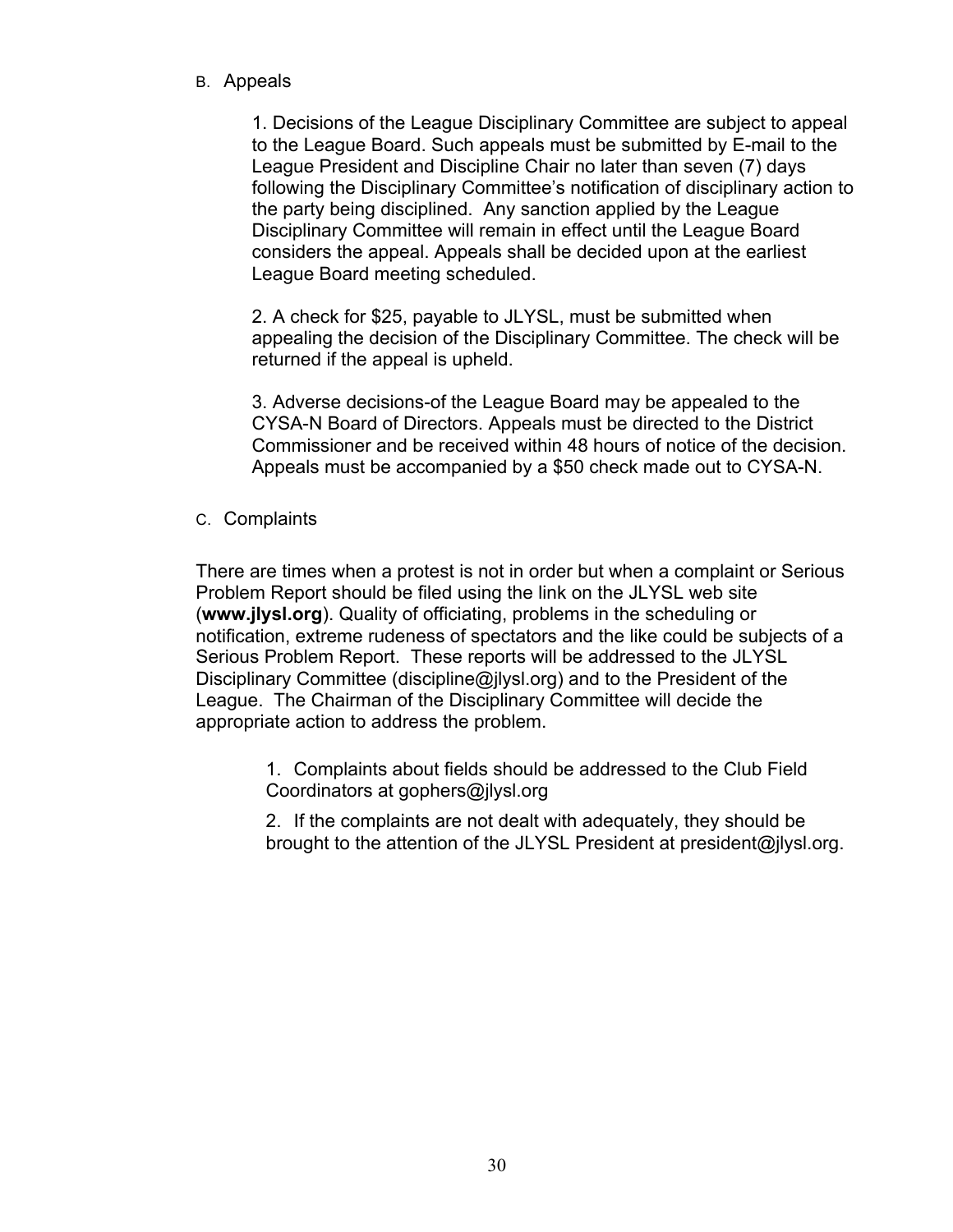## **APPENDIX A**

#### **TEAM SELECTION/EQUALIZATION PROCESS**

I. Prior to any other selections, the Bay Oaks will hold tryouts; and teams will be selected by the Bay Oaks, based on the tryouts, or any other information available to them. Selection must be made quickly (time to be determined, but the intended time frame is a week or two at the most).

II. Clubs will then select players for their Class 3 teams. Tryouts are typically required. If after having a tryout, a club decides it cannot field a Class 3 team in a particular age group, it need not.

III. Each club will decide how many Class 3 teams it can fill, and what skill level is needed for District play.

IV. Players are free to decide whether they wish to play Bay Oaks or at a level in the other clubs. They may not be coerced to play at these levels regardless of their personal skills. On the other hand, they may not be held back from trying out for these levels.

V. Class 4 teams will be formed and matched using the following process:

A. The Match Secretary will poll the clubs to find how many teams will be playing in each age group. He/she will then determine the number of flights appropriate to each age group.

B. Each club will form teams by whatever method is consistent with their club's team formation philosophy, and then give each team a relative ranking and an estimate of which flight each team should play in.

C. The Match Secretary may use a questionnaire to fit rankings or use other methods which accomplish the same purpose and then manipulate team ranking as needed to get even competition/flights.

D. Flights will be organized so that one flight has the strongest teams and the next has the next strongest teams, etc.